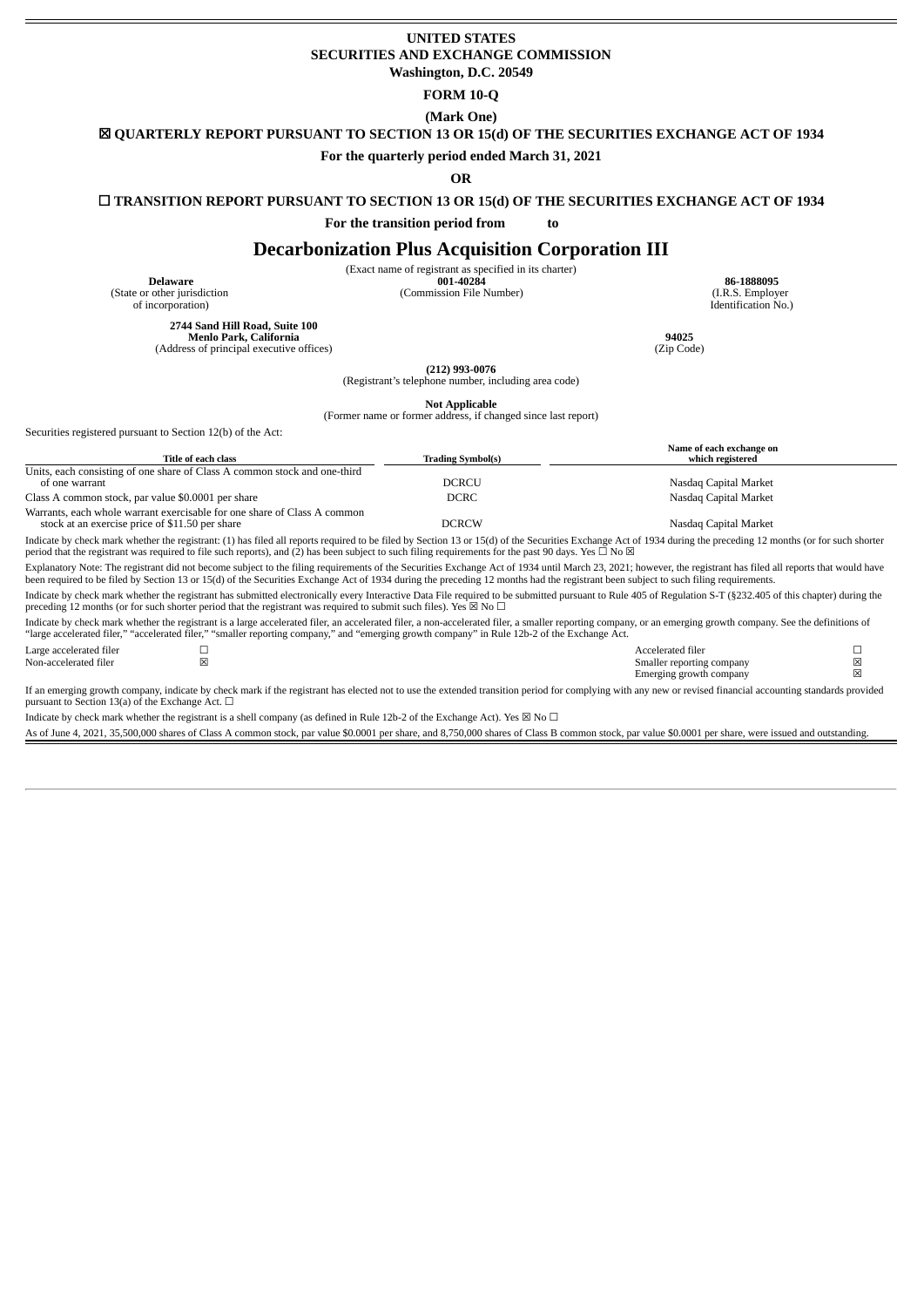# **DECARBONIZATION PLUS ACQUISITION CORPORATION III Quarterly Report on Form 10-Q**

# **Table of Contents**

**Page No.**

# **PART I - FINANCIAL [INFORMATION](#page-2-0)**

| Item 1.          | <b>Financial Statements</b>                                                           | $\overline{2}$ |
|------------------|---------------------------------------------------------------------------------------|----------------|
| Item 2.          | Management's Discussion and Analysis of Financial Condition and Results of Operations | 20             |
| Item 3.          | <b>Quantitative and Qualitative Disclosures About Market Risk</b>                     | 23             |
| Item 4.          | <b>Controls and Procedures</b>                                                        | 23             |
|                  | <b>PART II – OTHER INFORMATION</b>                                                    |                |
| <u>Item 1.</u>   | <b>Legal Proceedings</b>                                                              | 24             |
| Item 1A.         | <b>Risk Factors</b>                                                                   | 24             |
| Item 2.          | <b>Unregistered Sales of Equity Securities and Use of Proceeds</b>                    | 24             |
| Item 3.          | <b>Defaults Upon Senior Securities</b>                                                | 25             |
| Item 4.          | <b>Mine Safety Disclosures</b>                                                        | 25             |
| Item 5.          | <b>Other Information</b>                                                              | 25             |
| Item 6.          | Exhibits.                                                                             | 26             |
| <b>SIGNATURE</b> |                                                                                       | 27             |
|                  |                                                                                       |                |

# i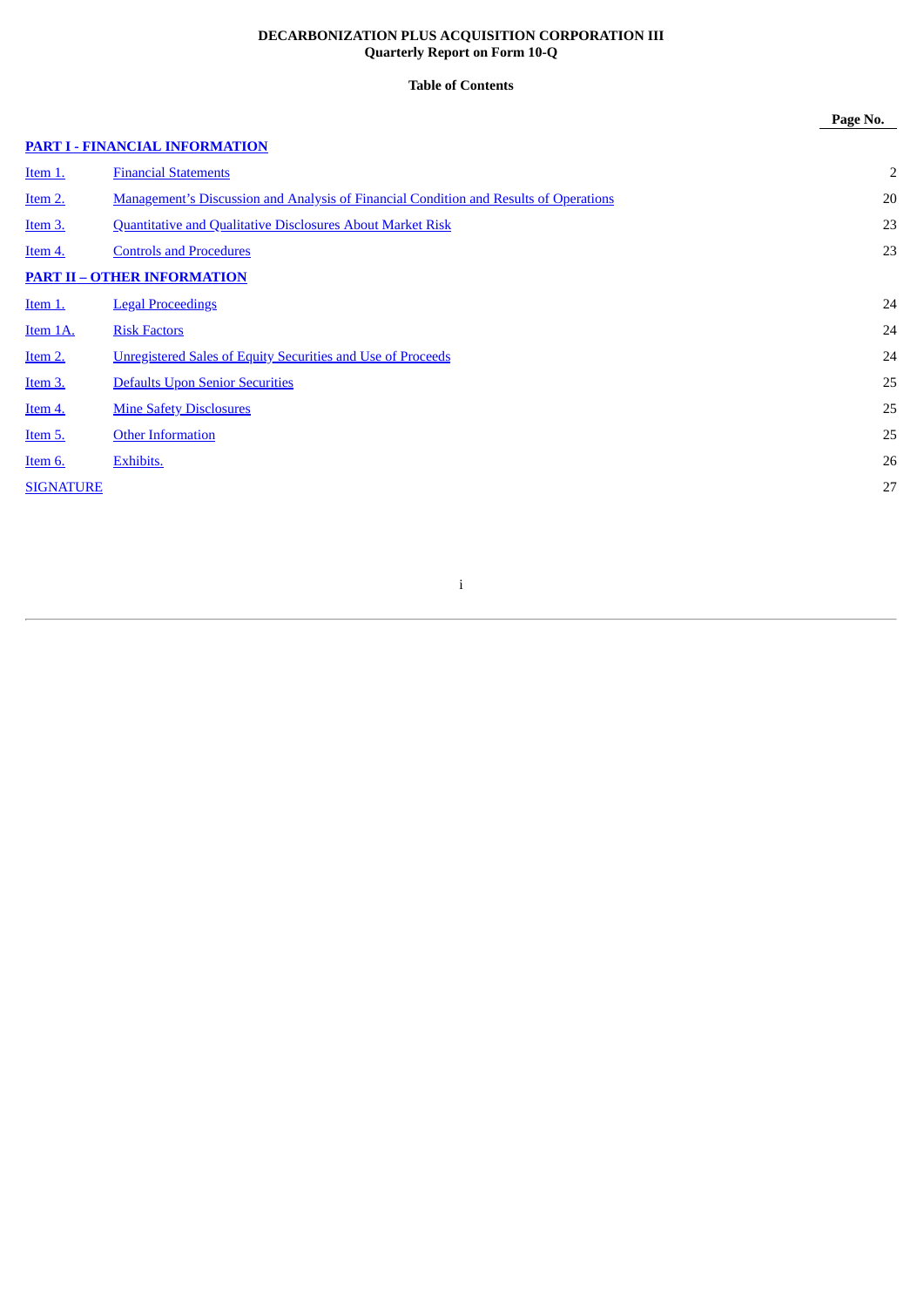# <span id="page-2-1"></span>**DECARBONIZATION PLUS ACQUISITION CORPORATION III**

# **UNAUDITED BALANCE SHEET**

<span id="page-2-0"></span>

|                                             |             | <b>March 31, 2021</b> |
|---------------------------------------------|-------------|-----------------------|
| <b>ASSETS:</b>                              |             |                       |
| <b>Current Assets:</b>                      |             |                       |
| Cash                                        | \$          | 2,986,880             |
| Short term prepaid insurance                |             | 551,380               |
| <b>Total Current Assets</b>                 |             | 3,538,261             |
| Cash equivalent held in Trust Account       |             | 350,000,172           |
| Long term prepaid insurance                 |             | 560,596               |
| Total assets                                |             | 354,099,028           |
|                                             |             |                       |
| <b>Liabilities and Stockholders' Equity</b> |             |                       |
| Current liabilities:                        |             |                       |
|                                             | $\triangle$ | 100 F00               |

| Accounts payable - offering costs (affiliate) | 160,538    |
|-----------------------------------------------|------------|
| Accounts payable - affiliate                  | 1,317,442  |
| Accrued offering costs                        | 480,200    |
| Total current liabilities                     | 1,958,180  |
| Warrant liabilities                           | 26,883,334 |
| Deferred underwriting fee payable             | 12,250,000 |
| Total liabilities                             | 41,091,514 |

# **Commitments and Contingencies**

| Class A common stock subject to possible redemption, 30,800,751 shares at \$10.00 per share                          | 308,007,510 |
|----------------------------------------------------------------------------------------------------------------------|-------------|
| <b>Stockholders' Equity</b>                                                                                          |             |
| Preferred stock, \$0.0001 par value; 1,000,000 shares authorized; none issued and outstanding                        |             |
| Class A common stock, \$0.0001 par value; 250,000,000 shares authorized; 4,199,249 shares issued and outstanding     |             |
| (excluding 30,800,751 shares subject to possible redemption)                                                         | 420         |
| Class B common stock, \$0.0001 par value, 20,000,000 shares authorized, 10,062,500 shares issued and outstanding (1) | 1.006       |
| Additional paid-in capital                                                                                           | 6,043,810   |
| Accumulated deficit                                                                                                  | (1,045,232) |
| Total stockholders' equity                                                                                           | 5,000,004   |
| Total liabilities and stockholders' equity                                                                           | 354,099,028 |

The accompanying notes are an integral part of these financial statements.

(1)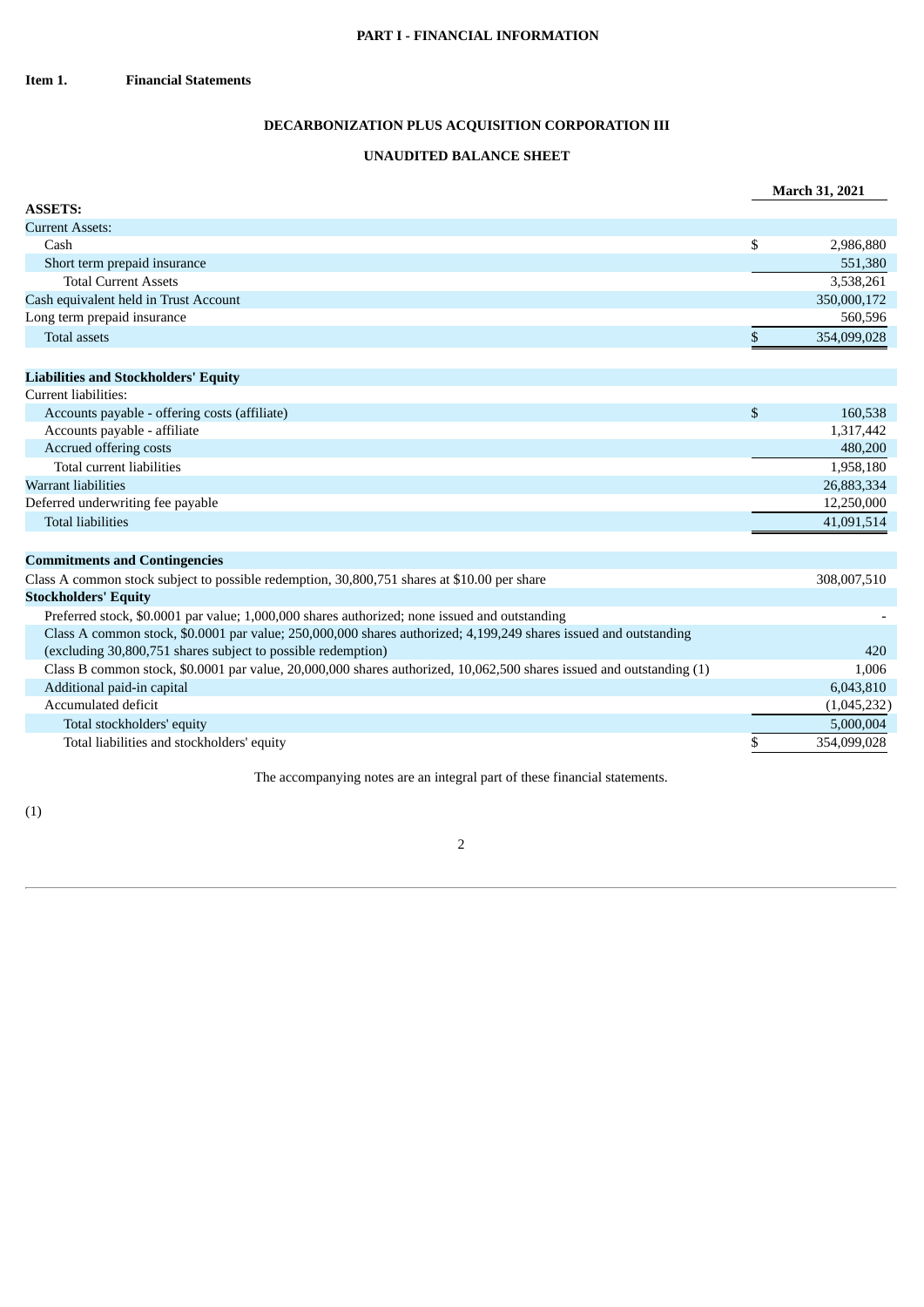# Includes 1,312,500 shares of Class B Common Stock subject to forfeiture if the over-allotment option is not exercised in full (See Note 5). **DECARBONIZATION PLUS ACQUISITION CORPORATION III**

# **UNAUDITED STATEMENT OF OPERATIONS FOR THE PERIOD FROM JANUARY 29, 2021 (INCEPTION) TO MARCH 31, 2021**

| <b>Operating expenses:</b>                                                                    |    |             |
|-----------------------------------------------------------------------------------------------|----|-------------|
| General and administrative expenses                                                           | S  | 205,486     |
| Loss from operations                                                                          |    | (205, 486)  |
|                                                                                               |    |             |
| <b>Other income:</b>                                                                          |    |             |
| Interest earned on marketable securities held in Trust Account                                | \$ | 172         |
| Offering costs allocated to warrant liabilities                                               |    | (956, 584)  |
| Change in fair value of warrant liabilities                                                   |    | 116,666     |
|                                                                                               |    |             |
| <b>Net loss</b>                                                                               |    | (1,045,232) |
|                                                                                               |    |             |
| Weighted average number of Class A redeemable common stock, basic and diluted                 |    | 2,868,852   |
|                                                                                               |    |             |
| Basic and diluted net income per common share, Class A redeemable common stock                |    | 0.00        |
|                                                                                               |    |             |
| Weighted average shares outstanding of Class B non-redeemable common stock, basic and diluted |    | 9,072,746   |
|                                                                                               |    |             |
| Basic and diluted net loss per common share, Class B non-redeemable common stock              |    | (0.12)      |
|                                                                                               |    |             |

The accompanying notes are an integral part of these financial statements.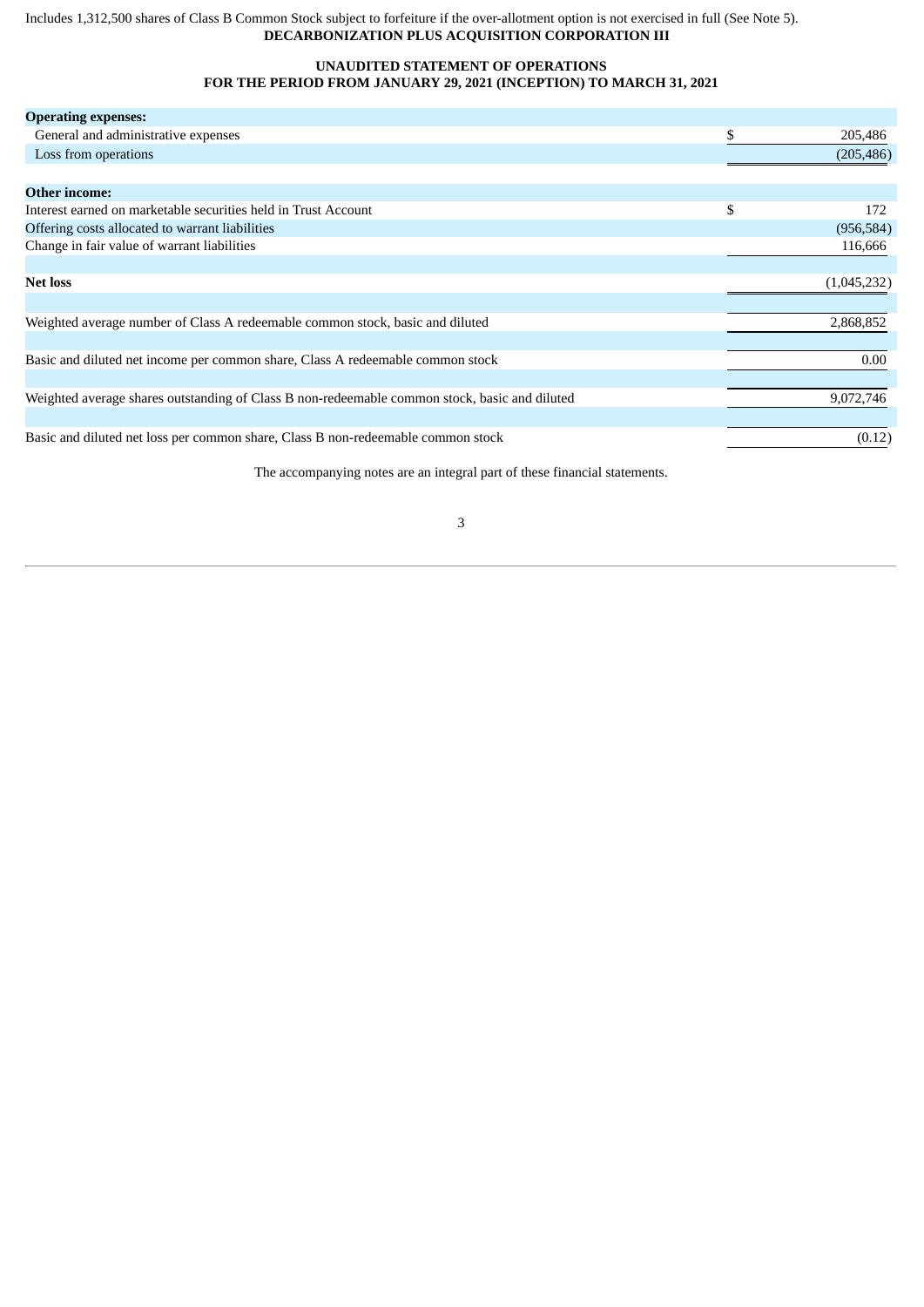# **DECARBONIZATION PLUS ACQUISITION CORPORATION III**

# **UNAUDITED STATEMENT OF CHANGES IN STOCKHOLDERS' EQUITY FOR THE PERIOD FROM JANUARY 29, 2021 (INCEPTION) TO MARCH 31, 2021**

|                                                                                                                            | <b>Additional</b>              |         |                                |        |               |                          |                          |  |
|----------------------------------------------------------------------------------------------------------------------------|--------------------------------|---------|--------------------------------|--------|---------------|--------------------------|--------------------------|--|
|                                                                                                                            | <b>Class A Common</b><br>Stock |         | <b>Class B Common</b><br>Stock |        | Paid-in       | <b>Accumulated</b>       | Stockholders'            |  |
|                                                                                                                            | Shares                         | Amount  | Shares                         | Amount | Capital       | Deficit                  | <b>Equity</b>            |  |
| Balance as of January 29, 2021 (inception)                                                                                 | $-$ \$                         |         | $-$ \$                         |        | $\sim$        | $\sim$                   | $\overline{\phantom{0}}$ |  |
| Class B Common Stock issued to Sponsor (1)                                                                                 |                                |         | 10.062.500                     | 1,006  | 23,994        |                          | 25,000                   |  |
| Sale of Class A Common Stock to Public, net of underwriting discounts<br>and initial classification of warrant liabilities | 35,000,000                     | 3.500   | $\overline{\phantom{a}}$       | $\sim$ | 313,746,500   | $\sim$                   | 313,750,000              |  |
| <b>Offering Costs</b>                                                                                                      |                                |         |                                |        | (678, 838)    |                          | (678, 838)               |  |
| Cash paid in excess of fair value for Private Placement Warrants                                                           |                                |         | $\overline{\phantom{0}}$       |        | 956,584       |                          | 956,584                  |  |
| Class A common stock subject to possible redemption                                                                        | (30,800,751)                   | (3,080) |                                |        | (308,004,430) | $\overline{\phantom{a}}$ | (308,007,510)            |  |
| Net loss                                                                                                                   |                                |         |                                |        |               | (1,045,232)              | (1,045,232)              |  |
| Balance as of March 31, 2021                                                                                               | 4.199.249                      | 420     | 10.062.500                     | 1,006  | 6.043.810     | (1,045,232)              | 5,000,004                |  |

The accompanying notes are an integral part of these financial statements.

(1) Includes up to 1,312,500 shares of subject to forfeiture if the over-allotment option is not exercised in full or in part by the underwriters (See Note 5)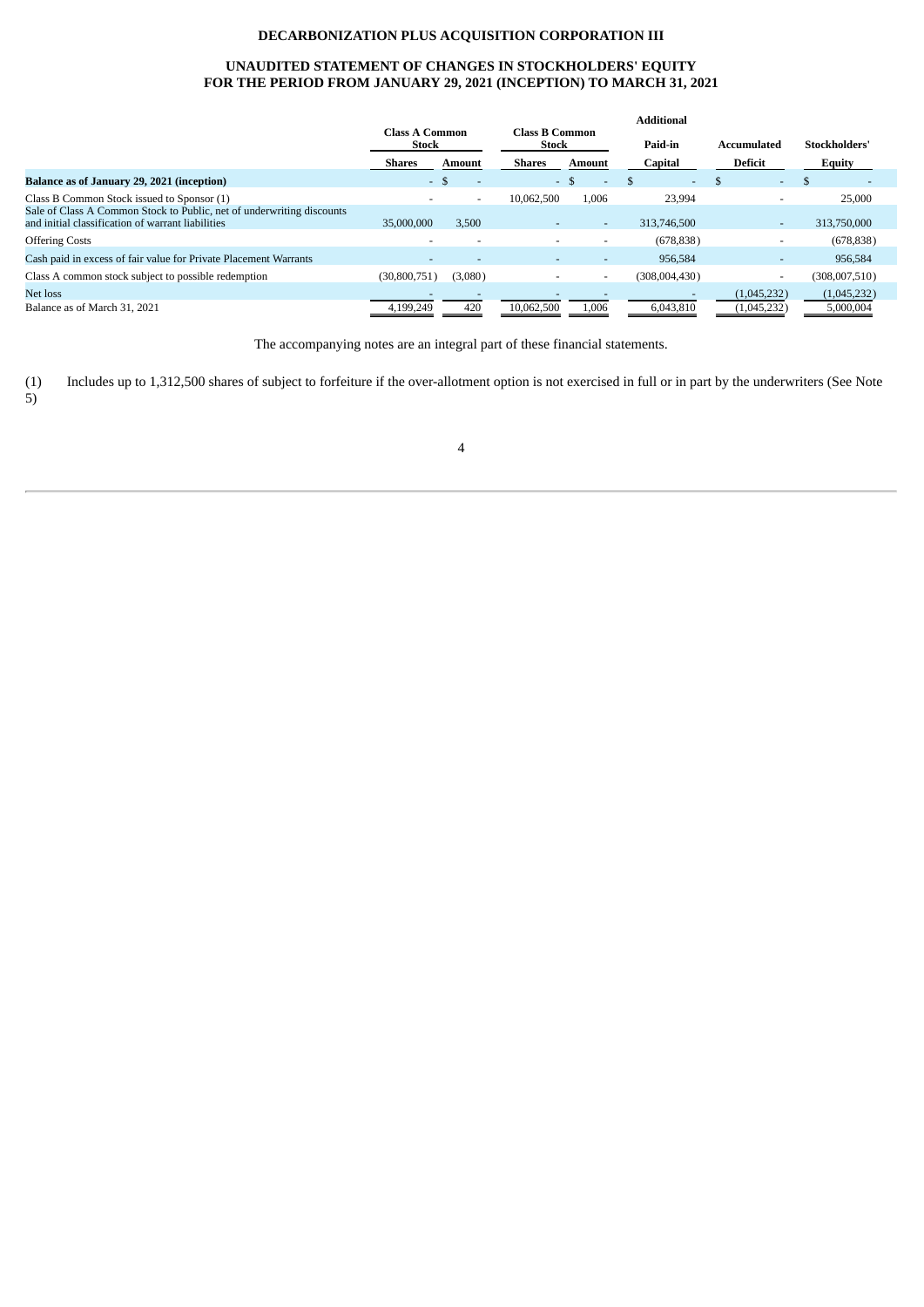# **DECARBONIZATION PLUS ACQUISITION CORPORATION III**

# **UNAUDITED STATEMENT OF CASH FLOWS FOR THE PERIOD FROM JANUARY 29, 2021 (INCEPTION) TO MARCH 31, 2021**

| Cash flow from operating activities:                                           |                   |
|--------------------------------------------------------------------------------|-------------------|
| Net loss                                                                       | \$<br>(1,045,232) |
| Adjustments to reconcile net loss to net cash used in operating activities:    |                   |
| Change in fair value of warrant liabilities                                    | (116, 666)        |
| Offering costs allocated to warrant liabilities                                | 956,584           |
| Interest earned on marketable securities held in Trust Account                 | (172)             |
| Changes in operating assets and liabilities:                                   |                   |
| Accounts payable - affiliate                                                   | 1,317,442         |
| Prepaid insurance                                                              | (1, 111, 977)     |
| Net cash used in operating activities                                          | (20)              |
|                                                                                |                   |
| Cash flows from investing activities:                                          |                   |
| Investment of cash in Trust Account                                            | (350,000,000)     |
| Net cash used in investing activities                                          | (350,000,000)     |
|                                                                                |                   |
| Cash flows from financing activities:                                          |                   |
| Proceeds from sale of Units, net of underwriting discounts paid                | 343,000,000       |
| Proceeds from sale of Private Placement Warrants                               | 10,000,000        |
| Proceeds from sale of Class B Common Stock to Sponsor                          | 25,000            |
| Payment of offering costs                                                      | (38, 100)         |
| Net cash provided by financing activities                                      | 352,986,900       |
|                                                                                |                   |
| Net increase in cash                                                           | 2,986,880         |
| Cash at beginning of period                                                    |                   |
| Cash at end of period                                                          | \$<br>2,986,880   |
|                                                                                |                   |
| Supplemental disclosure of non-cash financing activities:                      |                   |
| Initial classification of Class A common stock subject to possible redemption  | \$<br>307,889,890 |
| Change in initial value of Class A common stock subject to possible redemption | 117,620           |
| Accrued offering costs                                                         | \$<br>640,738     |
|                                                                                |                   |

The accompanying notes are an integral part of these financial statements.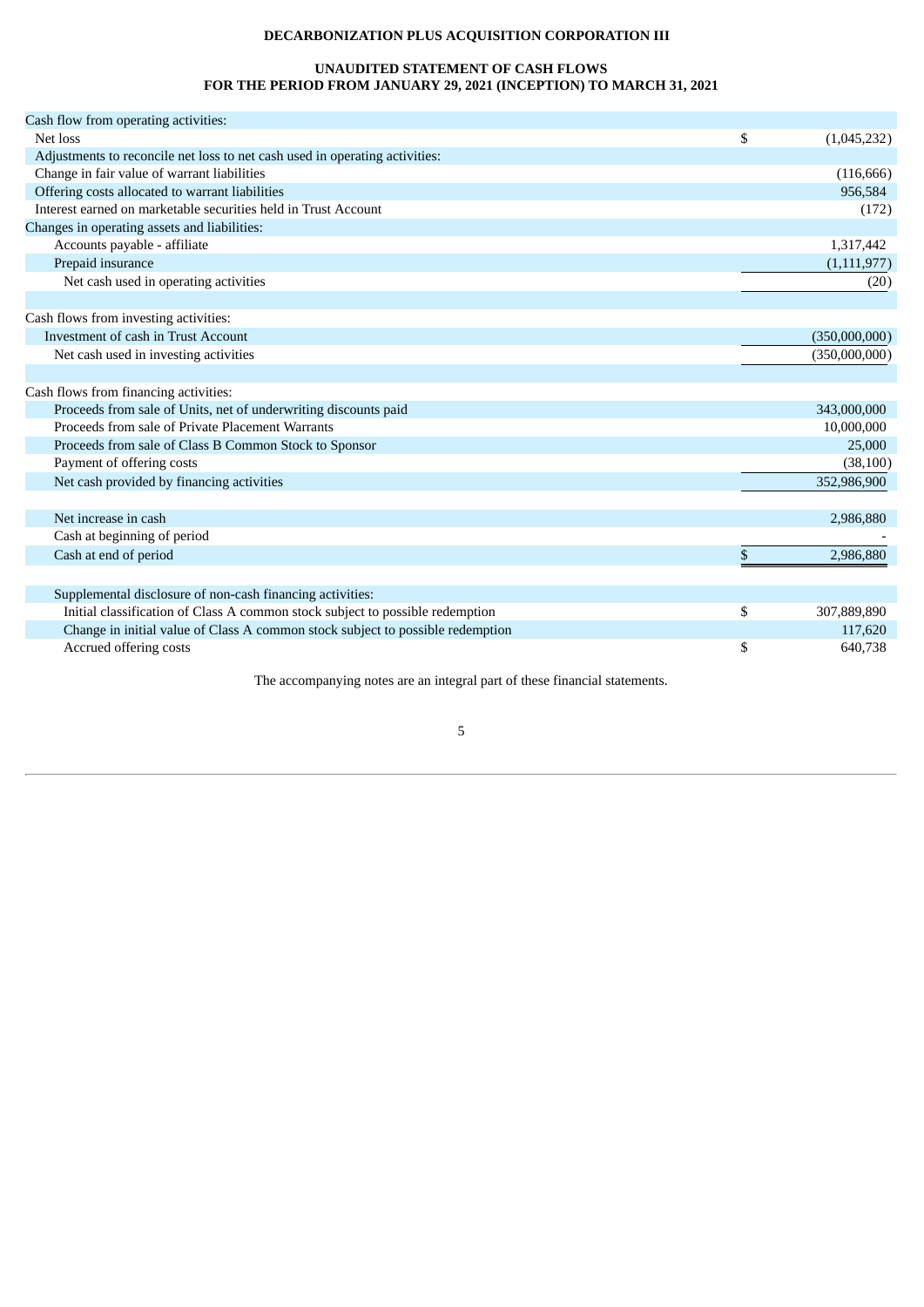## **Note 1 — Description of Organization and Business Operations**

#### *Organization and General*

Decarbonization Plus Acquisition Corporation III (the "**Company**") was incorporated in Delaware on January 29, 2021. The Company was formed for the purpose of effecting a merger, capital stock exchange, asset acquisition, stock purchase, reorganization or similar business combination with one or more businesses (the "**Initial Business Combination**"). The Company is an "emerging growth company," as defined in Section 2(a) of the Securities Act of 1933, as amended, or the "**Securities Act**," as modified by the Jumpstart Our Business Startups Act of 2012 (the "**JOBS Act**").

At March 31, 2021, the Company had not commenced any operations. All activity for the period from January 29, 2021 (inception) to March 31, 2021 relates to the Company's formation and the initial public offering ("**Initial Public Offering**") described below, as well as the identification and evaluation of prospective acquisition targets for an Initial Business Combination and ongoing administrative and compliance matters. The Company will not generate any operating revenues until after completion of its Initial Business Combination, at the earliest. The Company will generate non-operating income in the form of interest income on cash and cash equivalents from the proceeds derived from the Initial Public Offering. The Company has selected December 31st as its fiscal year end.

The registration statement for the Initial Public Offering was declared effective on March 23, 2021. On March 26, 2021, the Company consummated the Initial Public Offering of 35,000,000 units (the "**Units**" and, with respect to the Class A common stock included in the Units sold, the "**Public Shares**"), at \$10.00 per Unit, generating gross proceeds of \$350,000,000, which is described in Note 4.

Simultaneously with the closing of the Initial Public Offering, the Company consummated the private sale of 6,666,667 warrants (the "**Private Placement Warrants**") at a price of \$1.50 per Private Placement Warrant in a private placement to Decarbonization Plus Acquisition Sponsor III LLC (the "**Sponsor**") and certain of the Company's independent directors, generating gross proceeds of \$10,000,000, which is described in Note 5.

Transaction costs amounted to \$19,928,838 consisting of \$7,000,000 of underwriting fees, \$12,250,000 of deferred underwriting fees and \$678,838 of other offering costs. In addition, at March 31, 2021, cash of \$2,986,880 was held outside of the Trust Account (as defined below) and is available for working capital purposes.

Following the closing of the Initial Public Offering on March 26, 2021, an amount of \$350,000,000 (\$10.00 per Unit) from the net proceeds of the sale of the Units in the Initial Public Offering and the sale of the Private Placement Warrants was placed in a trust account (the "**Trust Account**") located in the United States. The proceeds held in the Trust Account will be invested only in U.S. government treasury bills with a maturity of one hundred eighty (185) days or less or in money market funds that meet certain conditions under Rule 2a-7 under the Investment Company Act of 1940 and that invest only in direct U.S. government obligations. Funds will remain in the Trust Account until the earlier of (i) the consummation of the Initial Business Combination or (ii) the distribution of the Trust Account proceeds as described below. The remaining proceeds outside the Trust Account may be used to pay for business, legal and accounting due diligence on prospective acquisitions and continuing general and administrative expenses.

The Company's amended and restated certificate of incorporation provides that, other than the withdrawal of interest to pay taxes, if any, none of the funds held in the Trust Account will be released until the earlier of: (i) the completion of the Initial Business Combination; (ii) the redemption of any shares of Class A common stock included in the Units (the "**Public Shares**") being sold in the Initial Public Offering that have been properly tendered in connection with a stockholder vote to amend the Company's amended and restated certificate of incorporation to modify the substance or timing of its obligation to redeem 100% of the Public Shares if it does not complete the Initial Business Combination within 24 months from the closing of the Initial Public Offering; and (iii) the redemption of 100% of the Public Shares if the Company is unable to complete an Initial Business Combination within 24 months from the closing of the Initial Public Offering (subject to the requirements of law). The proceeds deposited in the Trust Account could become subject to the claims of the Company's creditors, if any, which could have priority over the claims of the Company's public stockholders.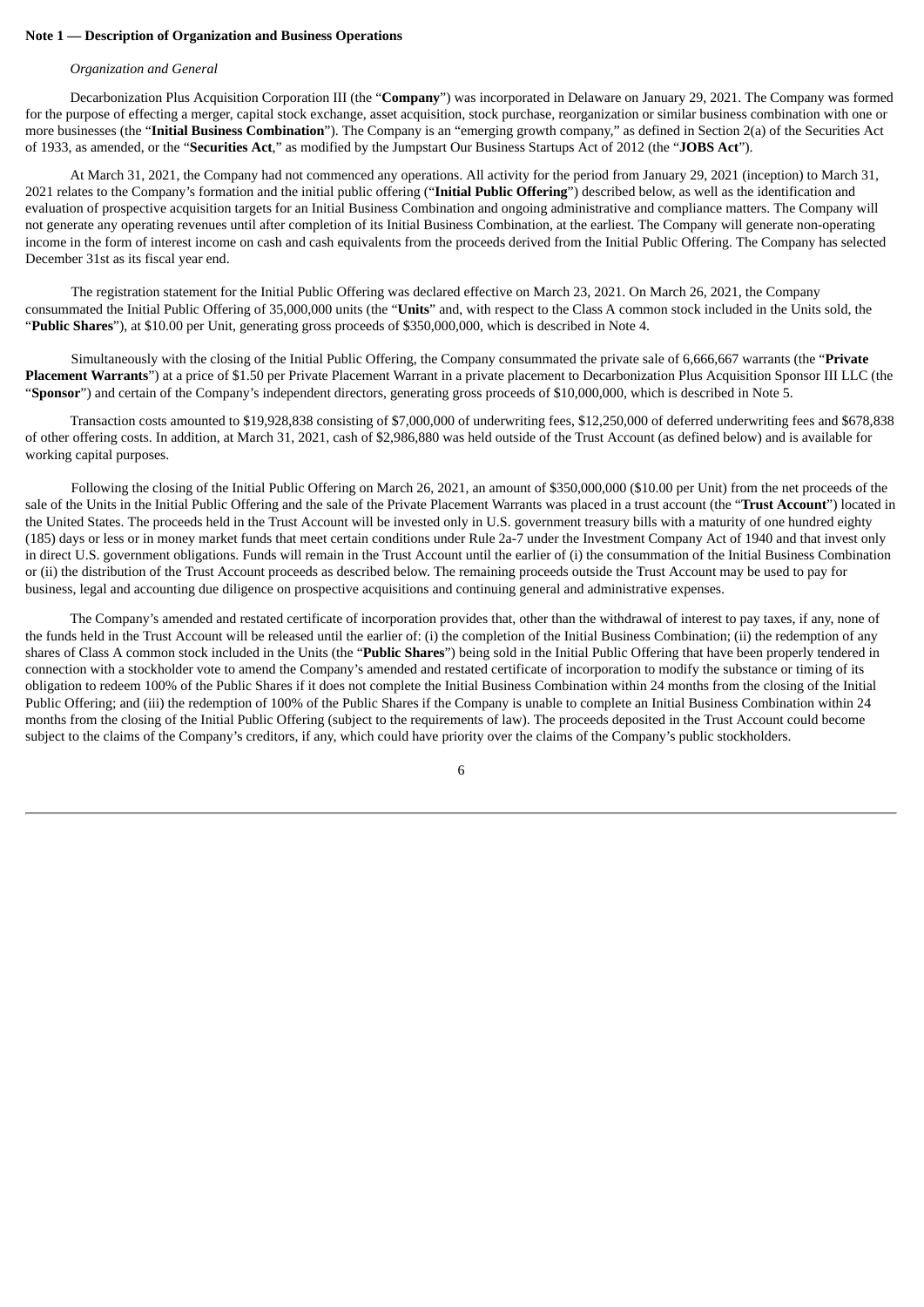#### *Initial Business Combination*

The Company's management has broad discretion with respect to the specific application of the net proceeds of the Initial Public Offering, although substantially all of the net proceeds of the Initial Public Offering are intended to be generally applied toward consummating an Initial Business Combination. The Initial Business Combination must occur with one or more target businesses that together have an aggregate fair market value of at least 80% of the assets held in the Trust Account (excluding the deferred underwriting commissions and taxes payable on income earned on the Trust Account) at the time of the agreement to enter into the Initial Business Combination. Furthermore, there is no assurance that the Company will be able to successfully effect an Initial Business Combination.

The Company, after signing a definitive agreement for an Initial Business Combination, will either (i) seek stockholder approval of the Initial Business Combination at a meeting called for such purpose in connection with which stockholders may seek to redeem their shares, regardless of whether they vote for or against the Initial Business Combination, for cash equal to their pro rata share of the aggregate amount then on deposit in the Trust Account as of two business days prior to the consummation of the Initial Business Combination, including interest but less taxes payable, or (ii) provide stockholders with the opportunity to sell their Public Shares to the Company by means of a tender offer (and thereby avoid the need for a stockholder vote) for an amount in cash equal to their pro rata share of the aggregate amount then on deposit in the Trust Account as of two business days prior to the consummation of the Initial Business Combination, including interest but less taxes payable. The decision as to whether the Company will seek stockholder approval of the Initial Business Combination or will allow stockholders to sell their Public Shares in a tender offer will be made by the Company, solely in its discretion, and will be based on a variety of factors such as the timing of the transaction and whether the terms of the transaction would otherwise require the Company to seek stockholder approval, unless a vote is required by law or under NASDAQ rules. If the Company seeks stockholder approval, it will complete its Initial Business Combination only if a majority of the outstanding shares of common stock voted are voted in favor of the Initial Business Combination. However, in no event will the Company redeem its Public Shares in an amount that would cause its net tangible assets to be less than \$5,000,001. In such case, the Company would not proceed with the redemption of its Public Shares and the related Initial Business Combination, and instead may search for an alternate Initial Business Combination.

If the Company holds a stockholder vote or there is a tender offer for shares in connection with an Initial Business Combination, a public stockholder will have the right to redeem its shares for an amount in cash equal to its pro rata share of the aggregate amount then on deposit in the Trust Account as of two business days prior to the consummation of the Initial Business Combination, including interest but less taxes payable. As a result, such shares of Class A common stock will be recorded at redemption amount and classified as temporary equity upon the completion of the Initial Public Offering, in accordance with the Financial Accounting Standards Board ("**FASB**") Accounting Standards Codification ("**ASC**") 480, "Distinguishing Liabilities from Equity."

Pursuant to the Company's amended and restated certificate of incorporation, if the Company is unable to complete the Initial Business Combination within 24 months from the closing of the Initial Public Offering, the Company will (i) cease all operations except for the purpose of winding up, (ii) as promptly as reasonably possible but no more than ten business days thereafter subject to lawfully available funds therefor, redeem the Public Shares, at a per-share price, payable in cash, equal to the aggregate amount then on deposit in the Trust Account including interest earned and not previously released to pay the Company's franchise and income taxes (less up to \$100,000 of interest to pay dissolution expenses and net of taxes payable), divided by the number of then outstanding Public Shares, which redemption will completely extinguish public stockholder's rights as stockholders (including the right to receive further liquidating distributions, if any), subject to applicable law, and (iii) as promptly as reasonably possible following such redemption, subject to the approval of the Company's remaining stockholders and the Company's board of directors, dissolve and liquidate, subject in each case to the Company's obligations under Delaware law to provide for claims of creditors and the requirements of other applicable law. The Sponsor and the Company's independent director nominees will not be entitled to rights to liquidating distributions from the Trust Account with respect to any Founder Shares (as defined below) held by them if the Company fails to complete the Initial Business Combination within 24 months of the closing of the Initial Public Offering. However, if the Sponsor or any of the Company's directors, officers or affiliates acquires shares of Class A common stock in or after the Initial Public Offering, they will be entitled to liquidating distributions from the Trust Account with respect to such shares if the Company fails to complete the Initial Business Combination within the prescribed time period.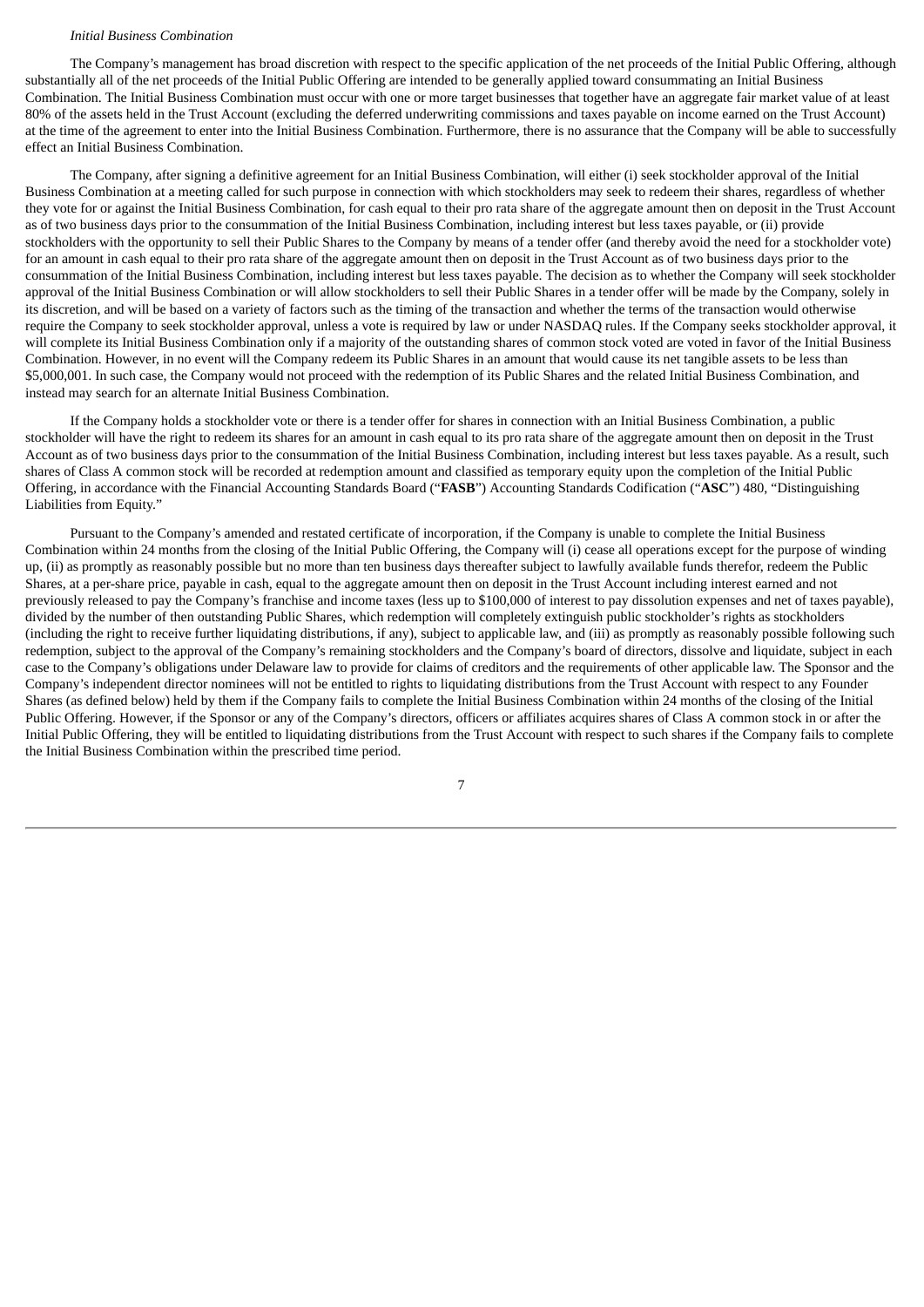In the event of a liquidation, dissolution or winding up of the Company after an Initial Business Combination, the Company's stockholders are entitled to share ratably in all assets remaining available for distribution to them after payment of liabilities and after provision is made for each class of stock, if any, having preference over the common stock. The Company's stockholders have no preemptive or other subscription rights. There are no sinking fund provisions applicable to the common stock, except that the Company will provide its stockholders with the opportunity to redeem their Public Shares for cash equal to their pro rata share of the aggregate amount then on deposit in the Trust Account, upon the completion of the Initial Business Combination, subject to the limitations described herein.

#### **Note 2 — Correction of Previously Issued Financial Statements**

On April 12, 2021, the Acting Director of the Division of Corporation Finance and Acting Chief Accountant of the SEC together issued a statement regarding the accounting and reporting considerations for warrants issued by special purpose acquisition companies entitled "Staff Statement on Accounting and Reporting Considerations for Warrants Issued by Special Purpose Acquisition Companies ("**SPACs**")" (the "**SEC Statement**"). Specifically, the SEC Statement focused on certain settlement terms and provisions related to certain tender offers following a business combination, which terms are similar to those contained in the warrant agreement governing the Company's warrants. As a result of the SEC Statement, the Company reevaluated the accounting treatment of (i) the 11,666,667 redeemable warrants (the "**Public Warrants**") that were included in the units issued by the Company in its initial public offering (the "**Initial Public Offering**") and (ii) the 6,666,667 redeemable warrants that were issued to the Company's sponsor in a private placement that closed concurrently with the closing of the Initial Public Offering (together with the Public Warrants, the "Warrants"). The Company previously accounted for the Warrants as components of equity.

In further consideration of the guidance in Accounting Standards Codification ("**ASC**") 815-40, *Derivatives and Hedging — Contracts in Entity's Own Equity* ("**ASC 815**"), the Company concluded that a provision in the warrant agreement related to certain tender or exchange offers precludes the Warrants from being accounted for as components of equity. As the Warrants meet the definition of a derivative as contemplated in ASC 815, the Warrants should be recorded as derivative liabilities on the balance sheet and measured at fair value at inception (on the date of the IPO) and at each reporting date in accordance with ASC 820, *Fair Value Measurement*, with changes in fair value recognized in the Statement of Operations in the period of change.

In accordance with ASC Subtopic 825-10, *Recognition and Measurement of Financial Assets and Financial Liabilities* ("**ASC 825-10**"), as a result of the classification of the Warrants as derivative liabilities, the Company expensed a portion of the offering costs originally recorded as a reduction in equity. The portion of offering costs that was expensed was determined based on the relative fair value of the Public Warrants and shares of Class A common stock included in the Units to the proceeds raised.

The Company's accounting for the warrants as components of equity instead of as derivative liabilities did not have any effect on the Company's previously reported cash.

The following tables summarize the effect of the revision on each financial statement line item as of the dates, and for the period, indicated:

|                                                     | <b>As Previously</b><br><b>Reported</b><br><b>Adjustment</b> |  | <b>As Revised</b> |  |             |
|-----------------------------------------------------|--------------------------------------------------------------|--|-------------------|--|-------------|
| <b>Balance Sheet as of March 26, 2021</b>           |                                                              |  |                   |  |             |
| Warrant liabilities                                 | \$<br><b>Common</b>                                          |  | 27,000,000        |  | 27,000,000  |
| <b>Total liabilities</b>                            | 13,086,989                                                   |  | 27,000,000        |  | 40,086,989  |
| Class A common stock subject to possible redemption | 334,899,890                                                  |  | (27,000,000)      |  | 307,899,890 |
| Class A common stock                                | 151                                                          |  | 270               |  | 421         |
| Additional paid-in capital                          | 5,000,115                                                    |  | 1,165,674         |  | 6,165,789   |
| Retained earnings (accumulated deficit)             | (1,271)                                                      |  | (1,165,944)       |  | (1,167,215) |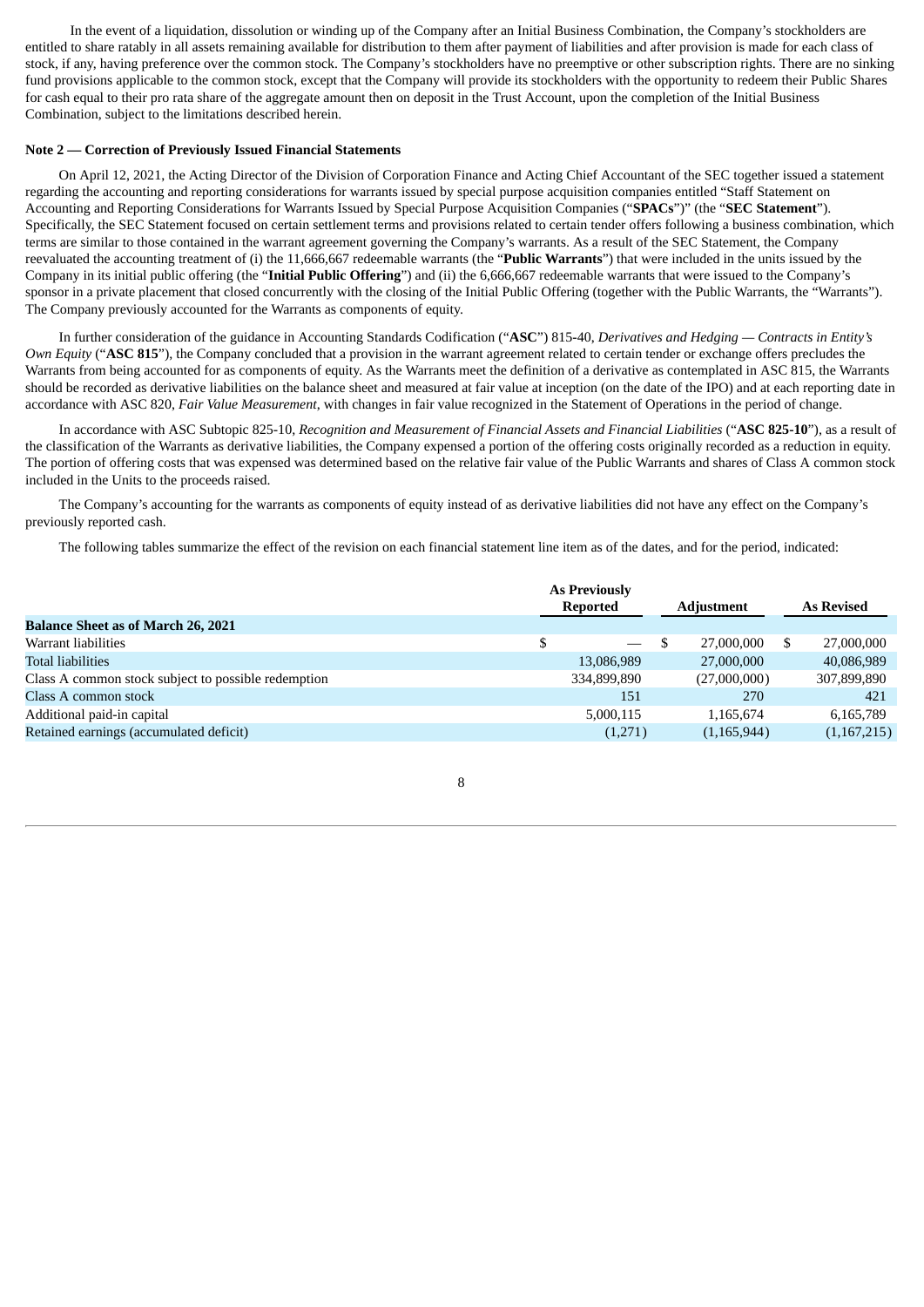#### **Note 3 — Summary of Significant Accounting Policies**

#### *Basis of Presentation*

The accompanying unaudited financial statements have been prepared in accordance with accounting principles generally accepted in the United States of America ("**GAAP**") and pursuant to the rules and regulations of the SEC. Accordingly, they do not include all of the information and footnotes required by GAAP. In the opinion of management, all adjustments (consisting of normal accruals) considered for a fair presentation have been included. Operating results for the period from January 29, 2021 (inception) to March 31, 2021 are not necessarily indicative of the results that may be expected for the period from January 29, 2021 (inception) to December 31, 2021 or any future period.

#### *Emerging Growth Company*

The Company is an "emerging growth company," as defined in Section 2(a) of the Securities Act of 1933, as amended (the "**Securities Act**"), as modified by the Jumpstart our Business Startups Act of 2012 (the "**JOBS Act**"), and it may take advantage of certain exemptions from various reporting requirements that are applicable to other public companies that are not emerging growth companies including, but not limited to, not being required to comply with the independent registered public accounting firm attestation requirements of Section 404 of the Sarbanes-Oxley Act, reduced disclosure obligations regarding executive compensation in the Company's periodic reports and proxy statements, and exemptions from the requirements of holding a non-binding advisory vote on executive compensation and stockholder approval of any golden parachute payments not previously approved.

Section 102(b)(1) of the JOBS Act exempts emerging growth companies from being required to comply with new or revised financial accounting standards until private companies (that is, those that have not had a Securities Act registration statement declared effective or do not have a class of securities registered under the Exchange Act) are required to comply with the new or revised financial accounting standards. The JOBS Act provides that a company can elect to opt out of the extended transition period and comply with the requirements that apply to non-emerging growth companies but any such an election to opt out is irrevocable. The Company has elected not to opt out of such extended transition period which means that when a standard is issued or revised and it has different application dates for public or private companies, the Company, as an emerging growth company, can adopt the new or revised standard at the time private companies adopt the new or revised standard. This may make comparison of the Company's financial statement with another public company which is neither an emerging growth company nor an emerging growth company which has opted out of using the extended transition period difficult or impossible because of the potential differences in accounting standards used.

## *Net Income (Loss) Per Common Share*

Net income (loss) per common share is computed by dividing net income (loss) applicable to common stockholders by the weighted average number of common shares outstanding during the period, excluding shares of common stock subject to forfeiture, plus, to the extent dilutive, the incremental number of shares of common stock to settle warrants, as calculated using the treasury stock method. At March 31, 2021, the Company did not have any dilutive securities and other contracts that could, potentially, be exercised or converted into common stock and then share in the earnings of the Company under the treasury stock method. As a result, diluted income (loss) per common share is the same as basic income (loss) per common share for the period.

The Company's statement of operations includes a presentation of income (loss) per share for common shares subject to possible redemption in a manner similar to the two-class method of income per share. Net income per common share, basic and diluted for Class A redeemable common stock is calculated by dividing the interest income earned on the Trust Account, by the weighted average number of Class A redeemable common stock outstanding for the period or since original issuance. Net loss per common share, basic and diluted for Class B non-redeemable common stock is calculated by dividing the net income (loss), less income attributable to Class A redeemable common stock, by the weighted average number of Class B non-redeemable common stock outstanding for the period. Class B non-redeemable common stock includes the Founder Shares (as defined below) as these shares do not have any redemption features and do not participate in the income earned on the Trust Account.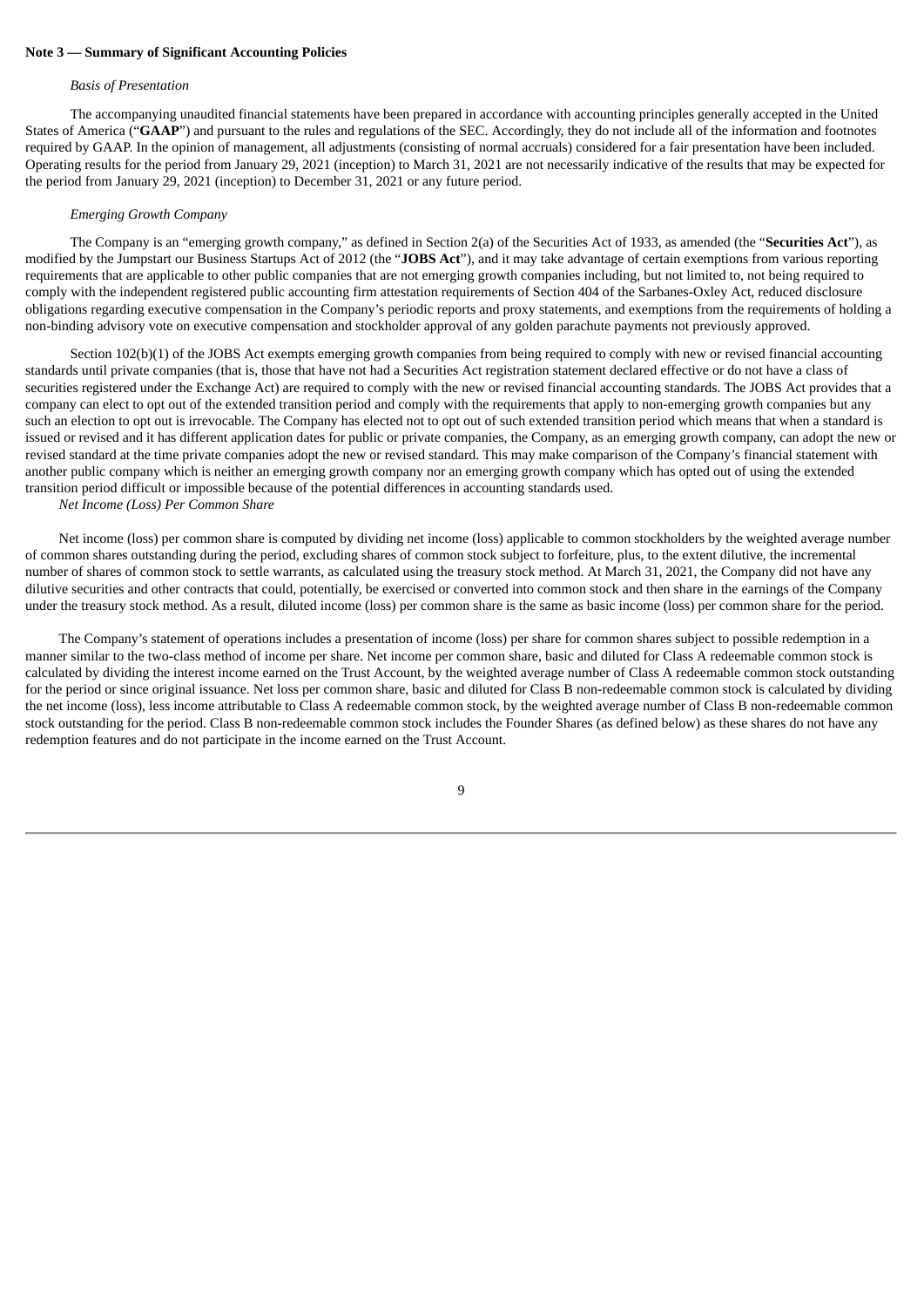The following table reflects the calculation of basic and diluted net income (loss) per common share (in dollars, except per share amounts):

|                                                                   | For the<br><b>Period from</b><br><b>January 29, 2021</b><br>(Inception)<br>to March 31, 2021 |
|-------------------------------------------------------------------|----------------------------------------------------------------------------------------------|
| <b>Class A Redeemable Common Stock</b>                            |                                                                                              |
| Numerator: Earnings allocable to Class A Redeemable Common Stock  |                                                                                              |
| Interest Income                                                   | \$<br>172                                                                                    |
| Net Income                                                        | \$<br>172                                                                                    |
| Denominator: Weighted Average Class A Redeemable Common Stock     |                                                                                              |
| Class A Redeemable Common Stock, Basic and Diluted                | 2,868,852                                                                                    |
| <b>Income/Basic and Diluted Class A Redeemable Common Stock</b>   | \$<br>0.00                                                                                   |
|                                                                   |                                                                                              |
| <b>Class B Non-Redeemable Common Stock</b>                        |                                                                                              |
| Numerator: Net Loss minus Redeemable Net Income                   |                                                                                              |
| <b>Net Loss</b>                                                   | \$<br>(1,045,232)                                                                            |
| Redeemable Net Income                                             | (172)                                                                                        |
| Non-Redeemable Net Loss                                           | \$<br>(1,045,404)                                                                            |
| Denominator: Weighted Average Class B Non-Redeemable Common Stock |                                                                                              |
| Class B Non-Redeemable Common Stock, Basic and Diluted            | 9,072,746                                                                                    |
| Loss/Basic and Diluted Class B Non-Redeemable Common Stock        | \$<br>(0.12)                                                                                 |

Note: As of March 31, 2021, basic and diluted shares are the same as there are no securities that are dilutive to the Company's common stockholders.

#### *Concentration of Credit Risk*

Financial instruments that potentially subject the Company to concentrations of credit risk consist of cash accounts in a financial institution, which, at times, may exceed the Federal Depository Insurance Corporation coverage limits of \$250,000. The Company has not experienced losses on these accounts and management believes the Company is not exposed to significant risks on such accounts.

## *Warrant Liabilities*

The Company accounts for warrants as either equity-classified or liability-classified instruments based on an assessment of the warrant's specific terms and applicable authoritative guidance in ASC 480 and ASC 815. The assessment considers whether the warrants are freestanding financial instruments pursuant to ASC 480, meet the definition of a liability pursuant to ASC 480, and whether the warrants meet all of the requirements for equity classification under ASC 815, including whether the warrants are indexed to the Company's own common stock, among other conditions for equity classification. This assessment, which requires the use of professional judgment, is conducted at the time of warrant issuance and as of each subsequent quarterly period end date while the warrants are outstanding.

For issued or modified warrants that meet all of the criteria for equity classification, the warrants are required to be recorded as a component of additional paid-in capital at the time of issuance. For issued or modified warrants that do not meet all the criteria for equity classification, the warrants are required to be recorded at their initial fair value on the date of issuance, and each balance sheet date thereafter. Changes in the estimated fair value of the warrants are recognized as a non-cash gain or loss on the statements of operations. The Company utilized a Monte Carlo simulation model to value the Public Warrant liabilities at the date of the Initial Public Offering and at March 31, 2021, and utilizes a Black-Scholes model to value the Private Warrant liabilities that are categorized within Level 3 at each reporting period, with changes in fair value recognized in the Statement of Operations (see Note 8).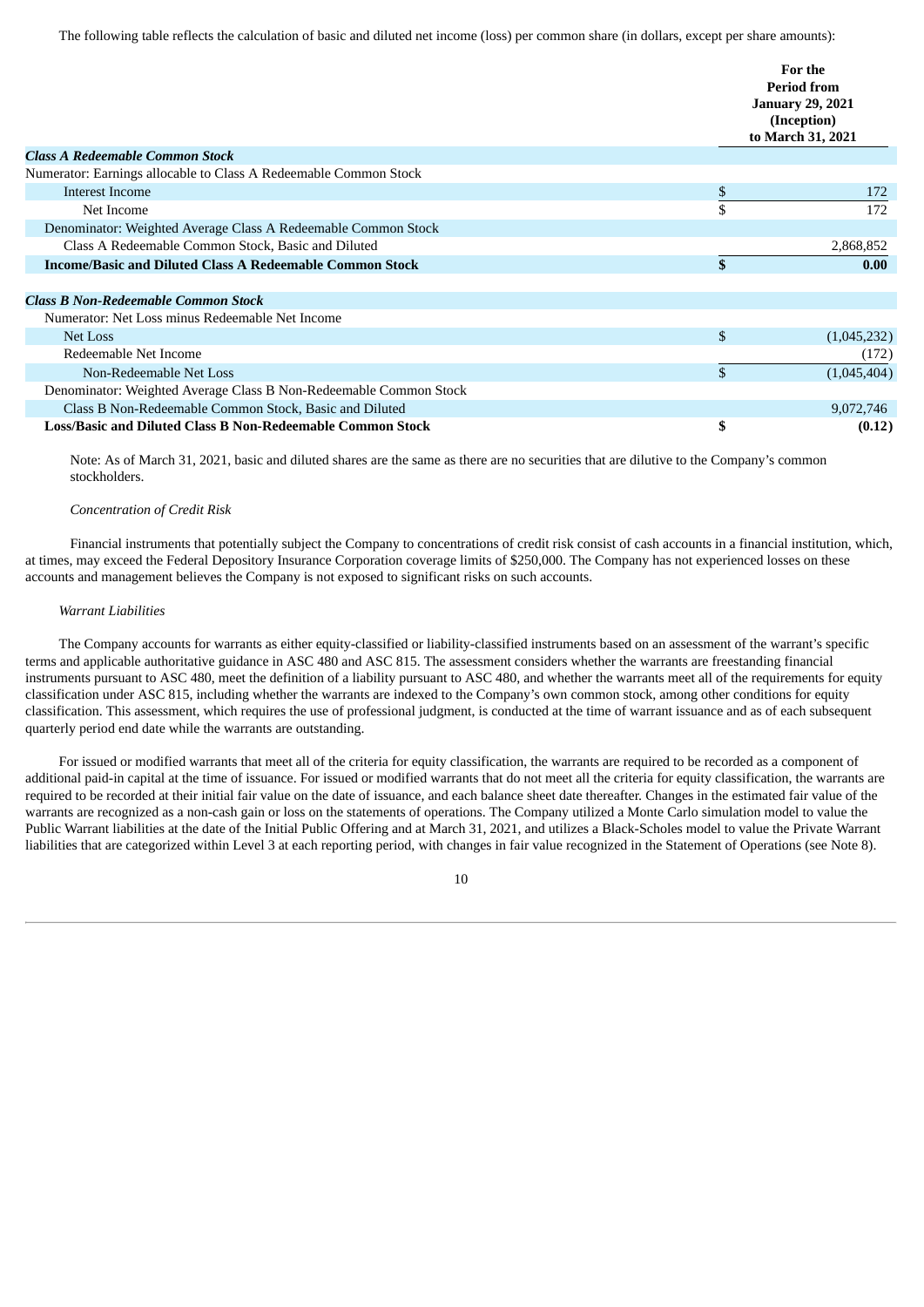#### *Fair Value of Financial Instruments*

The Company applies ASC 820, *Fair Value Measurement* ("ASC 820"), which establishes framework for measuring fair value and clarifies the definition of fair value within that framework. ASC 820 defines fair value as an exit price, which is the price that would be received for an asset or paid to transfer a liability in the Company's principal or most advantageous market in an orderly transaction between market participants on the measurement date. The fair value hierarchy established in ASC 820 generally requires an entity to maximize the use of observable inputs and minimize the use of unobservable inputs when measuring fair value. Observable inputs reflect the assumptions that market participants would use in pricing the asset or liability and are developed based on market data obtained from sources independent of the reporting entity. Unobservable inputs reflect the entity's own assumptions based on market data and the entity's judgments about the assumptions that market participants would use in pricing the asset or liability and are to be developed based on the best information available in the circumstances.

The valuation hierarchy is composed of three levels. The classification within the valuation hierarchy is based on the lowest level of input that is significant to the fair value measurement. The levels within the valuation hierarchy are described below:

Level 1 – Assets and liabilities with unadjusted, quoted prices listed on active market exchanges. Inputs to the fair value measurement are observable inputs, such as quoted prices in active markets for identical assets or liabilities.

Level 2 – Inputs to the fair value measurement are determined using prices for recently traded assets and liabilities with similar underlying terms, as well as direct or indirect observable inputs, such as interest rates and yield curves that are observable at commonly quoted intervals.

Level 3 – Inputs to the fair value measurement are unobservable inputs, such as estimates, assumptions, and valuation techniques when little or no market data exists for the assets or liabilities.

See Note 8 for additional information on assets and liabilities measured at fair value.

#### *Use of Estimates*

The preparation of the financial statement in conformity with GAAP requires the Company's management to make estimates and assumptions that affect the reported amounts of assets and liabilities and disclosure of contingent assets and liabilities at the date of this financial statement. Actual results could differ from those estimates.

## *Cash and cash equivalents*

Cash includes amounts held at banks with an original maturity of less than three months. As of March 31, 2021, the Company held \$2,986,880 in cash. Additionally, as of March 31, 2021, the Company held cash equivalents of \$350,000,172 in the Trust Account.

#### *Common stock subject to possible redemption*

The Company accounts for its common stock subject to possible redemption in accordance with the guidance in Accounting Standards Codification ("ASC") Topic 480 "Distinguishing Liabilities from Equity." Class A common stock subject to mandatory redemption are classified as a liability instrument and are measured at fair value. Conditionally redeemable common stock (including common stock that feature redemption rights that are either within the control of the holder or subject to redemption upon the occurrence of uncertain events not solely within the Company's control) are classified as temporary equity. At all other times, common stock are classified as stockholders' equity. The Company's common stock features certain redemption rights that are considered to be outside of the Company's control and subject to occurrence of uncertain future events. Accordingly, at March 31, 2021, 30,800,751 shares of Class A common stock subject to possible redemption are presented as temporary equity, outside of the stockholders' equity section of the Company's balance sheet.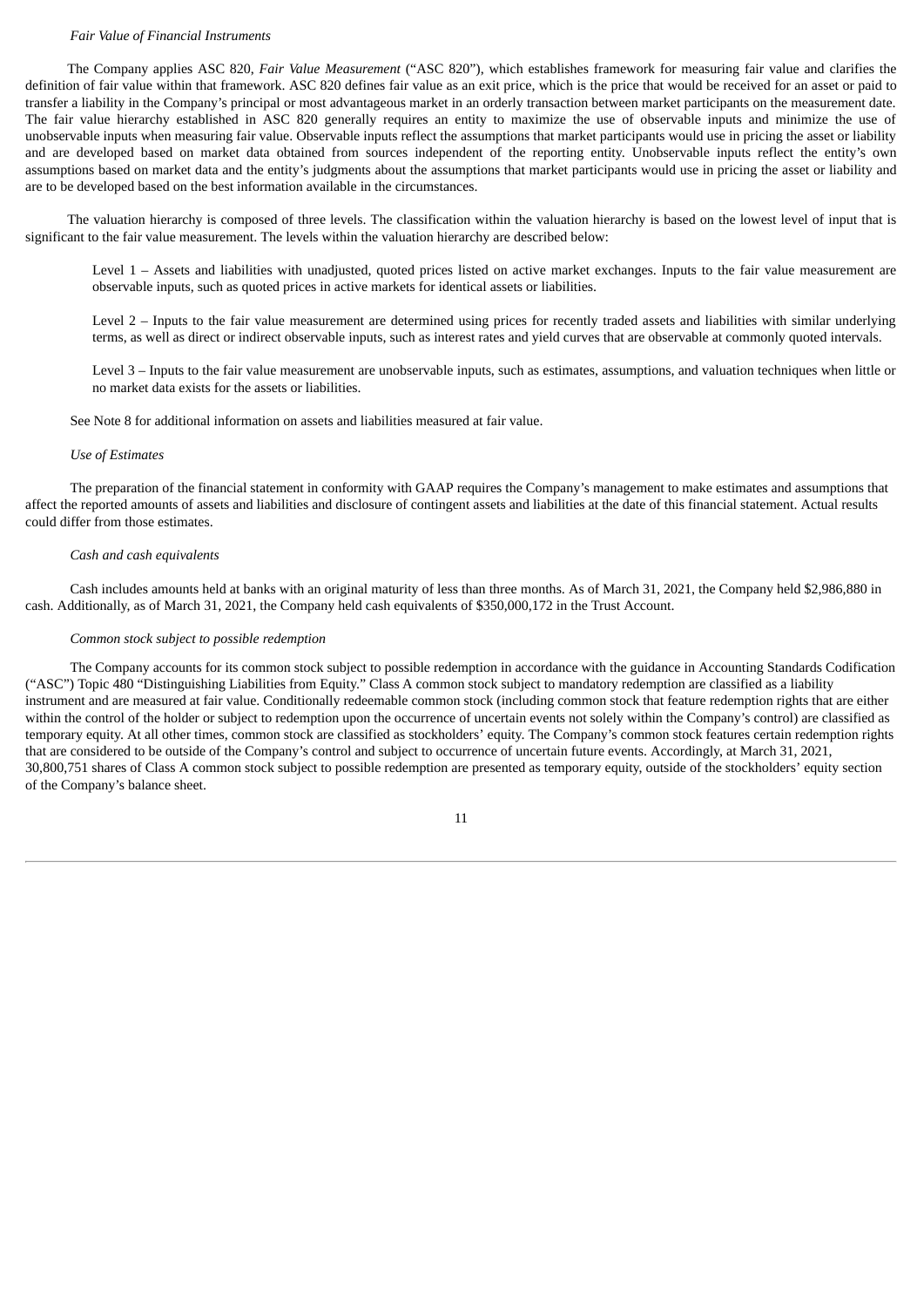# *Offering Costs*

Offering costs consist of legal, accounting, underwriting fees and other costs incurred through the Initial Public Offering that are directly related to the Initial Public Offering. The Company incurred offering costs amounting to \$19,928,838 upon the completion of the Initial Public Offering.

The Company complies with the requirements of ASC 825-10. Offering costs directly attributable to the issuance of an equity contract to be classified in equity are recorded as a reduction in equity. Offering costs for equity contracts that are classified as assets and liabilities are expensed immediately. The Company recorded \$18,972,254 of offering costs as a reduction of equity in connection with the Public Shares included in the Units. The Company immediately expensed \$956,584 of offering costs in connection with the Public Warrants included in the Units that were classified as liabilities.

As of March 31, 2021, the Company had no deferred offering costs on the accompanying balance sheet.

#### *Income Taxes*

The Company follows the asset and liability method of accounting for income taxes under FASB ASC 740, "Income Taxes." Deferred tax assets and liabilities are recognized for the estimated future tax consequences attributable to differences between the financial statement carrying amounts of existing assets and liabilities and their respective tax bases. Deferred tax assets and liabilities are measured using enacted tax rates expected to apply to taxable income in the years in which those temporary differences are expected to be recovered or settled. The effect on deferred tax assets and liabilities of a change in tax rates is recognized in income in the period that included the enactment date. Valuation allowances are established, when necessary, to reduce deferred tax assets to the amount expected to be realized. The deferred tax assets are de minimis after accounting for the net effect of the valuation allowance.

FASB ASC 740 prescribes a recognition threshold and a measurement attribute for the financial statement recognition and measurement of tax positions taken or expected to be taken in a tax return. For those benefits to be recognized, a tax position must be more likely than not to be sustained upon examination by taxing authorities. There were no unrecognized tax benefits as of March 31, 2021. The Company recognizes accrued interest and penalties related to unrecognized tax benefits as income tax expense. No amounts were accrued for the payment of interest and penalties at March 31, 2021. The Company is currently not aware of any issues under review that could result in significant payments, accruals or material deviation from its position. The Company is subject to income tax examinations by major taxing authorities since inception.

The Company's deferred tax assets and provision for income taxes were deemed to be de minimis as of March 31, 2021 and for the period from January 29, 2021 (inception) to March 31, 2021.

## *Recent Accounting Pronouncements*

The Company's management does not believe that any recently issued, but not yet effective, accounting pronouncements, if currently adopted, would have a material effect on the Company's financial statement.

#### **Note 4 — Public Offering**

Pursuant to the Initial Public Offering, the Company sold 35,000,000 Units, at a purchase price of \$10.00 per Unit. Each Unit consists of one share of Class A common stock and one-third of one redeemable warrant ("Public Warrant"). Each whole Public Warrant entitles the holder to purchase one share of Class A common stock at a price of \$11.50 per share, subject to adjustment (see Note 7).

#### **Note 5 — Related Party Transactions**

#### *Founder Shares*

On February 4, 2021, the Company issued an aggregate of 10,062,500 shares of Class B common stock (the "**Founder Shares**") in exchange for a \$25,000 payment from the Sponsor to cover certain expenses on behalf of the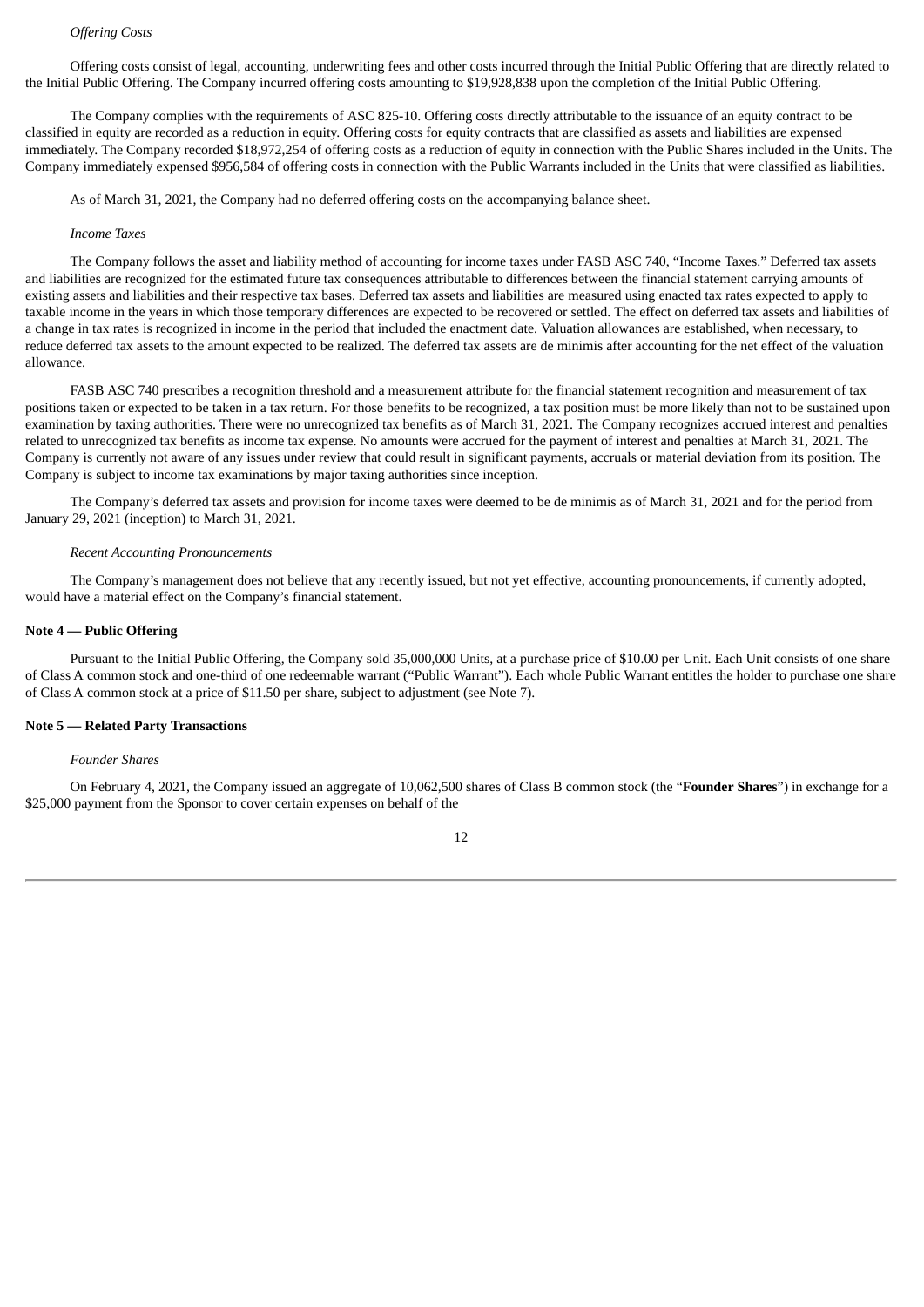Company (approximately \$0.002 per share). As used herein, unless the context otherwise requires, "Founder Shares" shall be deemed to include the shares of Class A common stock issuable upon conversion thereof. The Founder Shares are identical to the Class A common stock included in the Units being sold in the Initial Public Offering except that the Founder Shares automatically convert into shares of Class A common stock at the time of the Company's Initial Business Combination and are subject to certain transfer restrictions, as described in more detail below. The Sponsor has agreed to forfeit up to an aggregate of 1,312,500 Founder Shares to the extent that the over-allotment option is not exercised in full by the underwriters so that the Founder Shares will represent 20% of the Company's issued and outstanding shares after the Initial Public Offering. As of March 31, 2021, the underwriters' overallotment option had not been exercised. On March 23, 2021, the Company, the Sponsor and the Company's independent directors entered into several Securities Agreements, pursuant to which the Company issued an aggregate of 400,000 Founder Shares and the Sponsor agreed to forfeit 400,000 Founder Shares at no cost, which were cancelled by the Company. The Sponsor will not be entitled to redemption rights with respect to any Founder Shares and any Public Shares held by them in connection with the completion of the Initial Business Combination. If the Initial Business Combination is not completed within 24 months from the closing of the Initial Public Offering, the Sponsor will not be entitled to rights to liquidating distributions from the Trust Account with respect to any Founder Shares held by them.

The Company's initial stockholders have agreed, subject to limited exceptions, not to transfer, assign or sell any of their Founder Shares until the earlier to occur of: (A) one year after the completion of the Initial Business Combination or (B) subsequent to the Initial Business Combination, (x) if the last sale price of the Company's Class A common stock equals or exceeds \$12.00 per share (as adjusted for stock splits, stock dividends, reorganizations, recapitalizations and the like) for any 20 trading days within any 30-trading day period commencing at least 150 days after the Initial Business Combination, or (y) the date on which the Company completes a liquidation, merger, stock exchange or other similar transaction that results in all of the Company's stockholders having the right to exchange their shares of common stock for cash, securities or other property.

#### *Private Placement Warrants*

Simultaneously with the closing of the Initial Public Offering, the Sponsor and the Company's independent directors and an affiliate of the Company's chief executive officer purchased 6,666,667 Private Placement Warrants at a price of \$1.00 per Private Placement Warrant, for an aggregate purchase price of \$10,000,000 (see Note 3 for further information regarding the accounting treatment of the Private Placement Warrants). The Sponsor has agreed to purchase up to an additional 700,000 Private Placement Warrants, at a price of \$1.00 per Private Placement Warrant, or an aggregate additional \$1,050,000, to the extent the underwriter's over-allotment option is exercised in full. As of March 31, 2021, the underwriters' over-allotment option had not been exercised.

Each Private Placement Warrant is exercisable to purchase one share of Class A common stock at a price of \$11.50 per share, subject to adjustment. A portion of the proceeds from the Private Placement Warrants were added to the proceeds from the Initial Public Offering held in the Trust Account. If the Company does not complete a Business Combination within 24 months from the closing of the Initial Public Offering, the proceeds of the sale of the Private Placement Warrants held in the Trust Account will be used to partially fund the redemption of the Public Shares (subject to the requirements of applicable law), and the Private Placement Warrants and all underlying securities will expire worthless. The Private Placement Warrants will be nonredeemable and exercisable on a cashless basis so long as they are held by the initial purchasers of the Private Placement Warrants or their permitted transferees.

The Sponsor and certain of the Company's independent directors have agreed, subject to limited exceptions, not to transfer, assign or sell any of their Private Placement Warrants until 30 days after the completion of the Initial Business Combination.

# *Registration Rights*

The holders of Founder Shares, Private Placement Warrants and Warrants that may be issued upon conversion of working capital loans, if any, will be entitled to registration rights (in the case of the Founder Shares, only after conversion of such shares to shares of Class A common stock) pursuant to a registration rights agreement to be signed on or before the date of the prospectus for the Initial Public Offering. These holders will be entitled to certain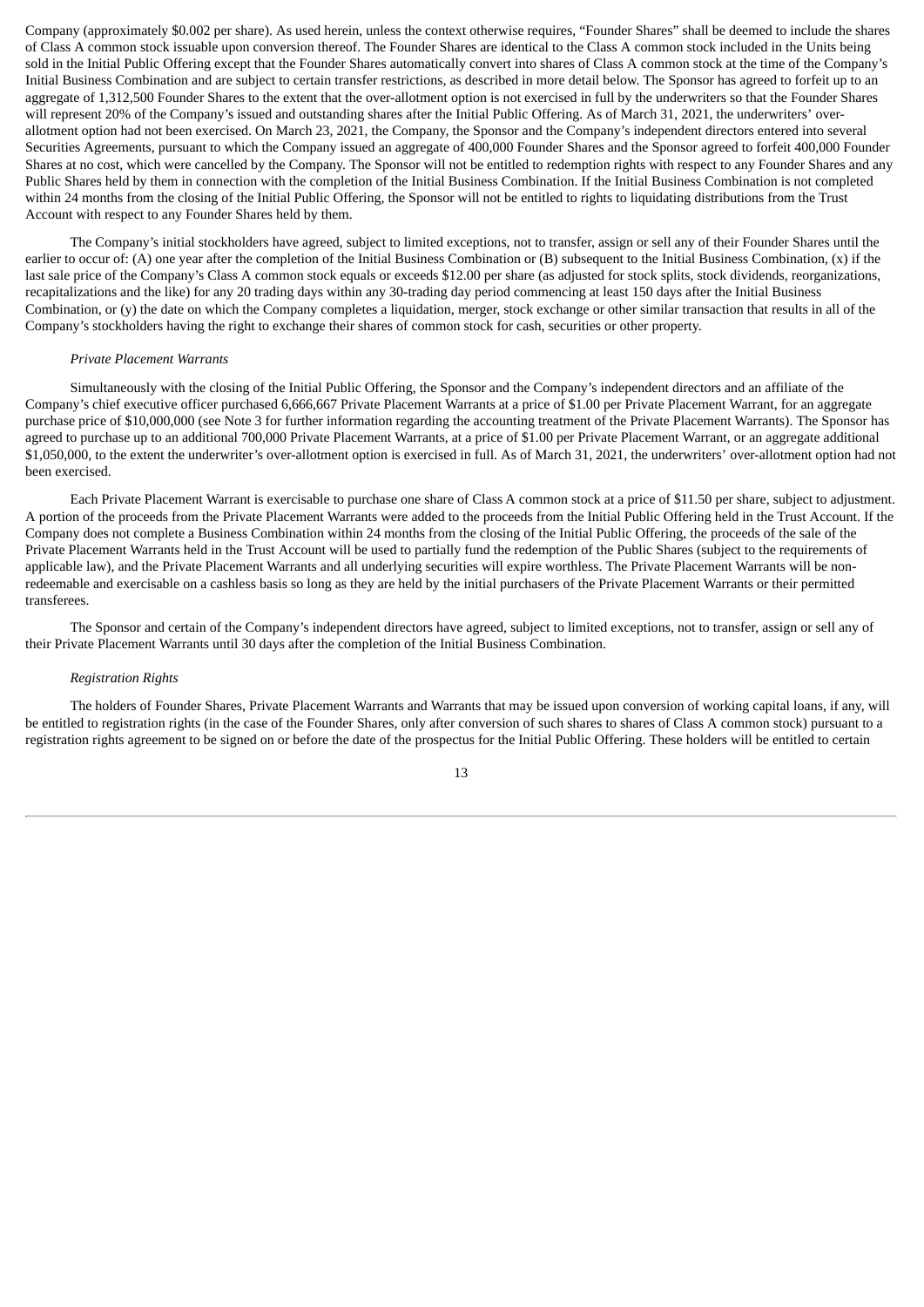demand and "piggyback" registration rights. The Company will bear the expenses incurred in connection with the filing of any such registration statements.

## *Related Party Loans*

On February 4, 2021, the Company and the Sponsor entered into a loan agreement, whereby the Sponsor agreed to loan the Company an aggregate of \$300,000 to cover expenses related to the Initial Public Offering pursuant to a promissory note (the "**Note**"). This loan was non-interest bearing and payable on the earlier of August 3, 2021 or the completion of the Initial Public Offering (the "**Maturity Date**"). As of March 31, 2021, no amount has been drawn down or is outstanding under the Note.

As of March 31, 2021, the Company owed the Sponsor \$1.5 million for additional expenses paid on its behalf which has since been paid in full.

#### *Administrative Support Agreement*

The Company has agreed to pay an affiliate of the Sponsor a total of \$10,000 per month for office space, utilities and secretarial and administrative support. Upon completion of the Initial Business Combination or the Company's liquidation, the Company will cease paying these monthly fees. For the period from January 29, 2021 (Inception) to March 31, 2021, the Company had accrued \$1,935 of monthly fees to the affiliate of the Sponsor, which were outstanding at March 31, 2021.

#### *Working Capital Loans*

In addition, in order to finance transaction costs in connection with its Initial Business Combination, the Sponsor or an affiliate of the Sponsor, or the Company's officers and directors may, but are not obligated to, loan the Company funds as may be required ("**Working Capital Loans**"). If the Company completes its Initial Business Combination, the Company would repay the Working Capital Loans. In the event that the Initial Business Combination does not close, the Company may use a portion of proceeds held outside the Trust Account to repay the Working Capital Loans but no proceeds held in the Trust Account would be used to repay the Working Capital Loans. If the Sponsor makes any Working Capital Loans, up to \$1,500,000 of such loans may be converted into warrants of the post business combination entity at the price of \$1.50 per warrant at the option of the lender. Such warrants would be identical to the Private Placement Warrants, including as to exercise price, exercisability and exercise period. As of March 31, 2021, the Company had no borrowings under the Working Capital Loans.

#### **Note 6 — Commitments and Contingencies**

## *Underwriting Agreement*

The Company granted the underwriters a 45-day option from the date of the Initial Public Offering to purchase up to 5,250,000 additional Units to cover over-allotments, if any, at the Initial Public Offering price less applicable underwriting discounts and commissions. As of March 31, 2021, the underwriters' over-allotment option had not been exercised.

The underwriters are entitled to a deferred fee of \$0.35 per Unit, or \$12,250,000 in the aggregate. The deferred fee will become payable to the underwriters from the amounts held in the Trust Account solely in the event that the Company completes an Initial Business Combination, subject to the terms of the underwriting agreement.

#### *Risks and Uncertainties*

The Company continues to evaluate the impact of the COVID-19 pandemic on the industry and has concluded that while it is reasonably possible that the virus could have a negative effect on the Company's financial position, results of its operations and/or search for a target company, the specific impact is not readily determinable as of the date of these financial statements. These financial statements do not include any adjustments that might result from the outcome of this uncertainty.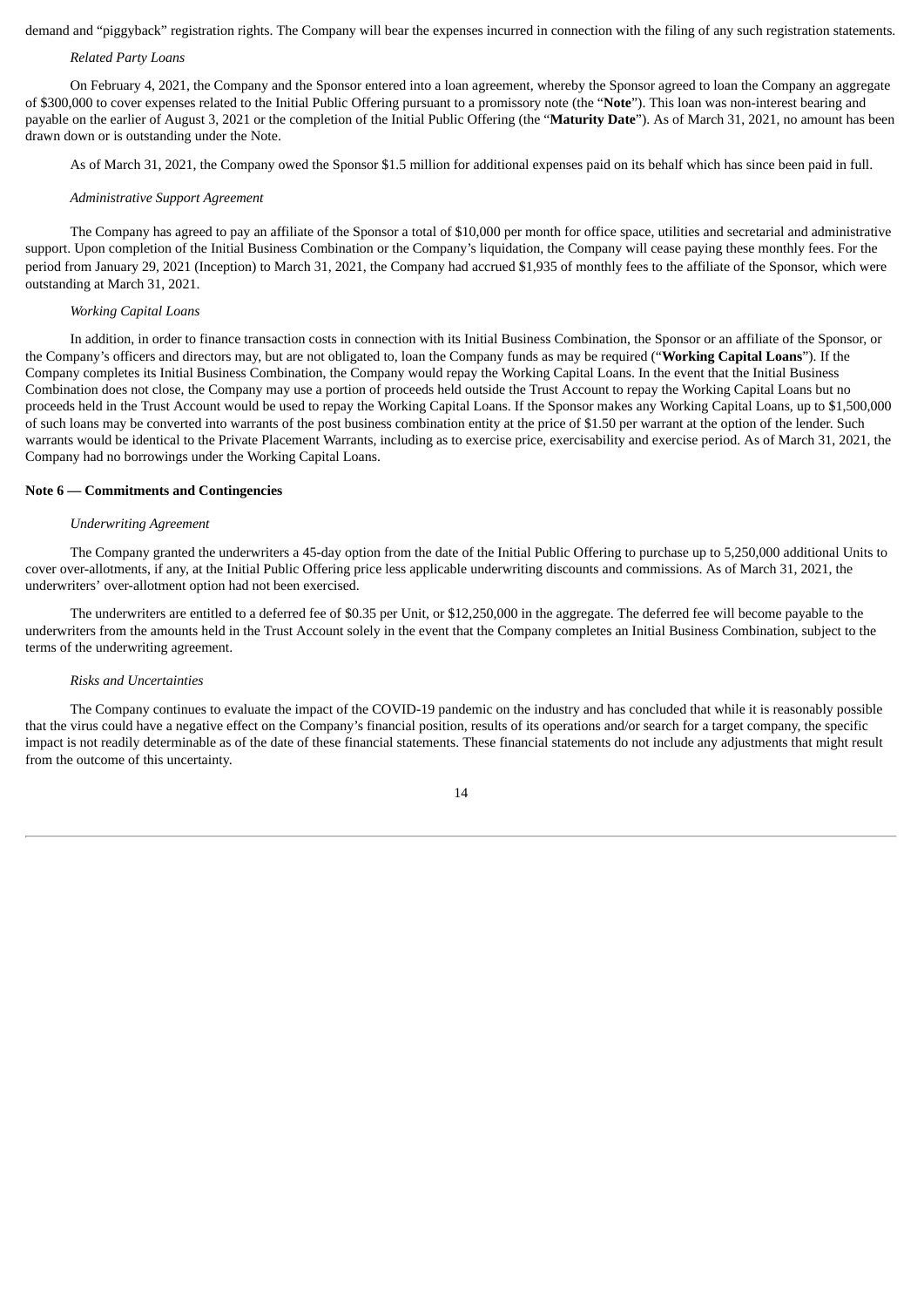# **Note 7 — Stockholders' Equity**

#### *Common Stock*

The authorized common stock of the Company includes up to 250,000,000 shares of Class A common stock (4,199,249 shares issued and outstanding, excluding 30,800,751 shares subject to possible redemption) with a par value of \$0.0001 per share and 20,000,000 shares of Class B common stock (10,062,500 shares issued and outstanding) with a par value of \$0.0001 per share. If the Company enters into an Initial Business Combination, it may (depending on the terms of such an Initial Business Combination) be required to increase the number of shares of Class A common stock which the Company is authorized to issue at the same time as the Company's stockholders vote on the Initial Business Combination to the extent the Company seeks stockholder approval in connection with the Initial Business Combination. Holders of the Company's common stock are entitled to one vote for each share of common stock. At March 31, 2021, there were 35,000,000 shares of Class A common stock issued and outstanding, of which 30,800,751 shares were subject to possible redemption. At March 31, 2021, there were 10,062,500 shares of Class B common stock issued and outstanding.

The Sponsor has agreed to forfeit up to an aggregate of 1,312,500 Founder Shares depending on the extent to which the over-allotment option is not exercised by the underwriters so that the Founder Shares will represent 20% of the Company's issued and outstanding shares after the Initial Public Offering. As of March 31, 2021, the underwriters' over-allotment option had not been exercised.

#### *Preferred Stock*

The Company is authorized to issue 1,000,000 shares of preferred stock with a par value of \$0.0001 per share with such designations, voting and other rights and preferences as may be determined from time to time by the Company's board of directors. At March 31, 2021, there were no shares of preferred stock issued or outstanding.

#### *Warrants*

Each whole Warrant entitles the holder thereof to purchase one share of our Class A common stock at a price of \$11.50 per share, subject to adjustment as described herein. Only whole Warrants are exercisable. The Warrants will become exercisable on the later of 30 days after the completion of the Initial Business Combination or 12 months from the closing of the Initial Public Offering, and will expire five years after the completion of the Initial Business Combination or earlier upon redemption or liquidation. No fractional Warrants will be issued upon separation of the Units and only whole Warrants will trade. The Company has also granted the underwriters a 45-day option to purchase up to an additional 5,250,000 Units to cover overallotments, if any.

Each whole Warrant is exercisable to purchase one share of our Class A common stock and only whole Warrants are exercisable. No fractional Warrants will be issued upon separation of the Units and only whole Warrants will trade.

The exercise price of each Warrant is \$11.50 per share, subject to adjustment as described herein. In addition, if we issue additional shares of Class A common stock or equity-linked securities for capital raising purposes in connection with the closing of the Initial Business Combination at an issue price or effective issue price of less than \$9.20 per share of Class A common stock (with such issue price or effective issue price to be determined in good faith by our board and, in the case of any such issuance to the Sponsor or its affiliates, without taking into account any Founder Shares held by the Sponsor or such affiliates, as applicable, prior to such issuance) (the "**Newly Issued Price**"), the exercise price of the Warrants will be adjusted (to the nearest cent) to be equal to 115% of the Newly Issued Price.

The Warrants will become exercisable on the later of:

- 30 days after the completion of the Initial Business Combination or,
- 12 months from the closing of the Initial Public Offering;

provided in each case that we have an effective registration statement under the Securities Act covering the shares of Class A common stock issuable upon exercise of the Warrants and a current prospectus relating to them is available and such shares are registered, qualified or exempt from registration under the securities, or blue sky, laws of the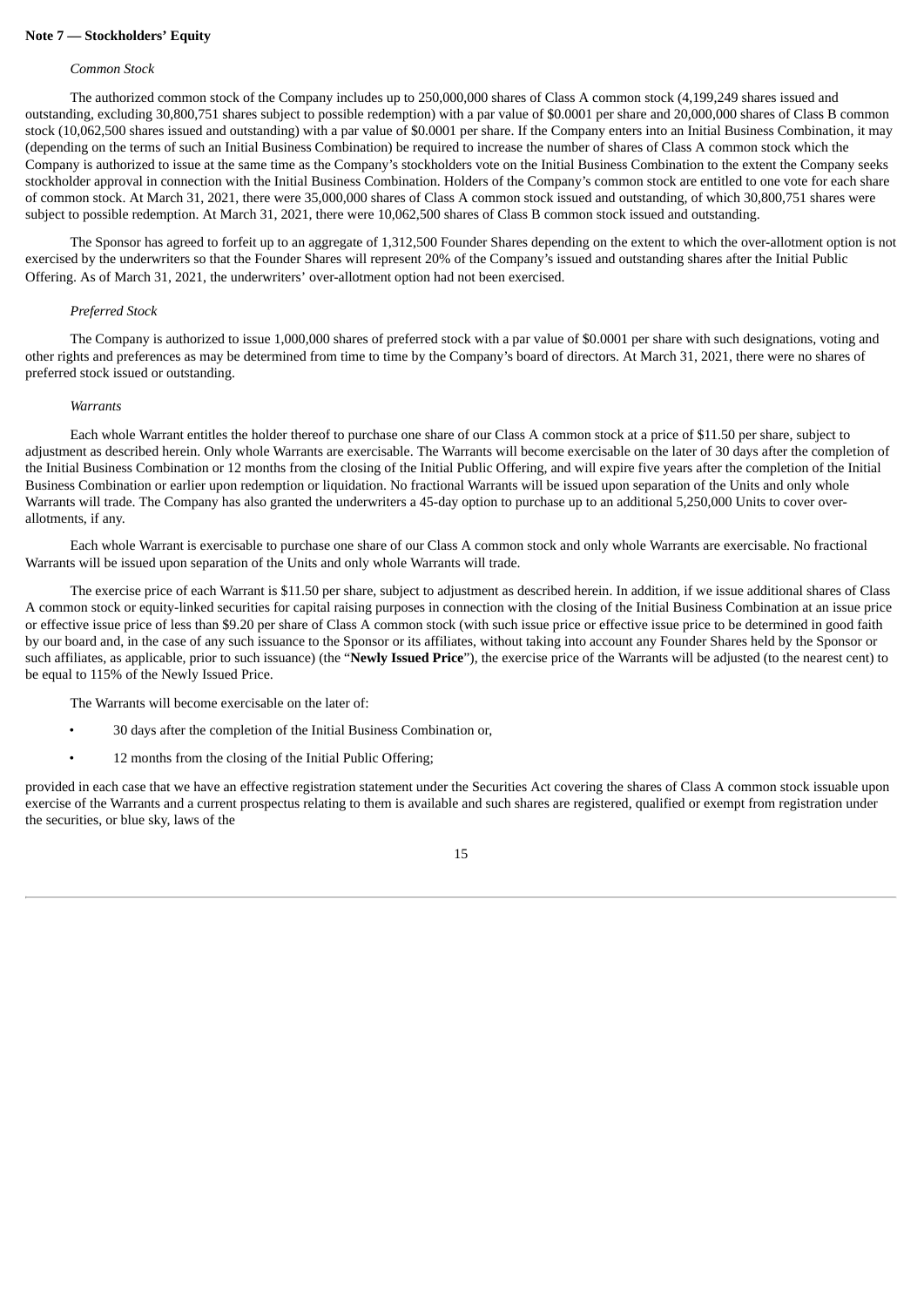state of residence of the holder (or we permit holders to exercise their warrants on a cashless basis under the circumstances specified in the warrant agreement).

The Company is not registering the shares of Class A common stock issuable upon exercise of the Warrants at this time. However, the Company has agreed that as soon as practicable, but in no event later than fifteen (15) business days, after the closing of the Initial Business Combination, the Company will use its best efforts to file with the SEC a registration statement for the registration, under the Securities Act, of the shares of Class A common stock issuable upon exercise of the Warrants. The Company will use its best efforts to cause the same to become effective and to maintain the effectiveness of such registration statement, and a current prospectus relating thereto, until the expiration of the Warrants in accordance with the provisions of the warrant agreement. Notwithstanding the above, if the Company's Class A common stock is at the time of any exercise of a Warrant not listed on a national securities exchange such that it satisfies the definition of a "covered security" under Section 18(b)(1) of the Securities Act, the Company may, at its option, require holders of Warrants who exercise their Warrants to do so on a "cashless basis" in accordance with Section 3(a)(9) of the Securities Act and, in the event the Company so elects, it will not be required to file or maintain in effect a registration statement, but the Company will be required to use its best efforts to register or qualify the shares under applicable blue sky laws to the extent an exemption is not available.

The Warrants will expire at 5:00 p.m., New York City time, five years after the completion of the Initial Business Combination or earlier upon redemption or liquidation. On the exercise of any Warrant, the Warrant exercise price will be paid directly to us and not placed in the Trust Account.

Once the Warrants become exercisable, the Company may redeem the outstanding Warrants for cash (except as described herein with respect to the Private Placement Warrants):

- In whole and not in part;
- At a price of \$0.01 per Warrant;
- Upon a minimum of 30 days' prior written notice of redemption, referred to as the 30-day redemption period; and
- if, and only if, the last sale price of our Class A common stock equals or exceeds \$18.00 per share (as adjusted for stock splits, stock dividends, reorganizations, recapitalizations and the like) for any 20 trading days within a 30-trading day period ending on the third trading day prior to the date on which the Company sends the notice of redemption to the warrantholders.

The Company will not redeem the Warrants for cash unless a registration statement under the Securities Act covering the shares of Class A common stock issuable upon exercise of the Warrants is effective and a current prospectus relating to those shares of Class A common stock is available throughout the 30-day redemption period. If and when the Warrants become redeemable by the Company, it may exercise its redemption right even if it is unable to register or qualify the underlying securities for sale under all applicable state securities laws.

Except as described below, none of the Private Placement Warrants will be redeemable by the Company so long as they are held by the initial purchasers of the Private Placement Warrants or their permitted transferees.

Once the Warrants become exercisable, the Company may redeem the outstanding Warrants (except as described below with respect to the Private Placement Warrants):

- in whole and not in part:
- at a price of \$0.10 per Warrant, provided that holders will be able to exercise their Warrants on a cashless basis prior to redemption and receive that number of shares of Class A common stock determined in part by the redemption date and the "fair market value" of the Class A common stock except as otherwise below;
- upon a minimum of 30 days' prior written notice of redemption;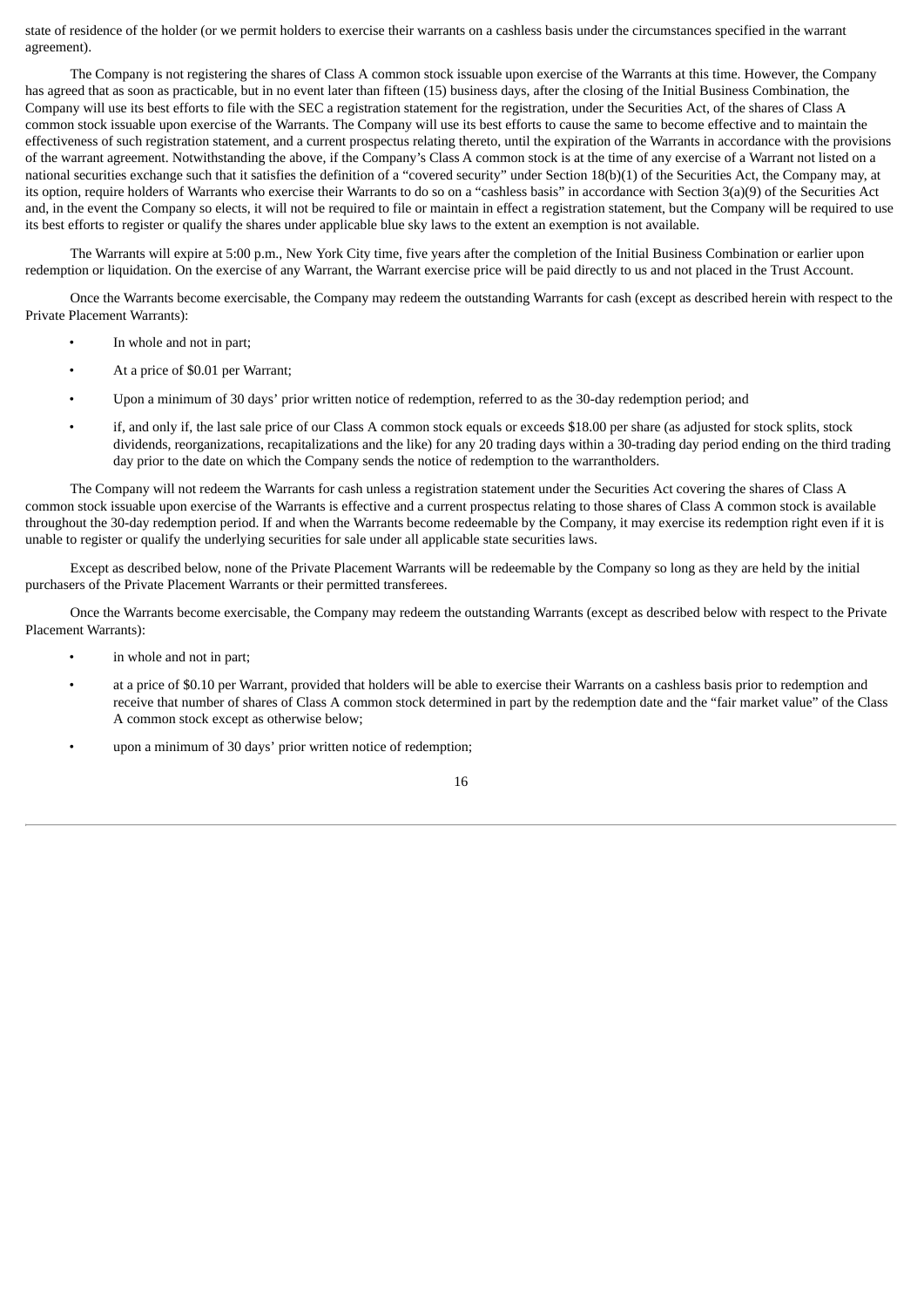- if, and only if, the last sale price of the Company's Class A common stock equals or exceeds \$10.00 per share (as adjusted for stock splits, stock dividends, reorganizations, recapitalizations and the like) on the trading day prior to the date on which we send the notice of redemption to the warrantholders; and
- if the last sale price of the Company's Class A common stock on the trading day prior to the date on which the Company send the notice of redemption to the warrantholders is less than \$18.00 per share (as adjusted for stock splits, stock dividends, reorganizations, recapitalizations and the like), the Private Placement Warrants must also be concurrently called for redemption on the same terms as the outstanding Warrants, as described above.

The "fair market value" of the Company's Class A common stock shall mean the average reported last sale price of the Company's Class A common stock for the 10 trading days immediately following the date on which the notice of redemption is sent to the holders of Warrants.

No fractional shares of Class A common stock will be issued upon redemption. If, upon redemption, a holder would be entitled to receive a fractional interest in a share, the Company will round down to the nearest whole number of the number of shares of Class A common stock to be issued to the holder.

As of March 31, 2021, there were 16,800,000 Public Warrants and 10,200,000 Private Placement Warrants outstanding. The Company classifies the outstanding Public Warrants and Private Placement Warrants as warrant liabilities on the Balance Sheet in accordance with the guidance contained in ASC 815-40.

The Warrant liabilities are initially measured at fair value upon the closing of the Initial Public Offering and subsequently re-measured at each reporting period. The Public Warrants were allocated a portion of the proceeds from the issuance of the Units equal to its fair value. The Company recognized gains (losses) in connection with changes in the fair value of warrant liabilities of \$116,666 within change in fair value of warrant liabilities in the Statement of Operations during the period from January 29, 2021 (inception) to March 31, 2021.

## **Note 8 — Fair Value Measurements**

At March 31, 2021, assets held in the Trust Account were comprised of \$350,000,172 in money market funds which are invested in U.S. Treasury Securities. Through March 31, 2021, the Company has not withdrawn any interest earned on the Trust Account to pay its franchise and income tax obligations.

The fair value of the Company's financial assets and liabilities reflects management's estimate of amounts that the Company would have received in connection with the sale of the assets or paid in connection with the transfer of the liabilities in an orderly transaction between market participants at the measurement date. In connection with measuring the fair value of its assets and liabilities, the Company seeks to maximize the use of observable inputs (market data obtained from independent sources) and to minimize the use of unobservable inputs (internal assumptions about how market participants would price assets and liabilities). The following fair value hierarchy is used to classify assets and liabilities based on the observable inputs and unobservable inputs used in order to value the assets and liabilities:

- Level 1:Quoted prices in active markets for identical assets or liabilities. An active market for an asset or liability is a market in which transactions for the asset or liability occur with sufficient frequency and volume to provide pricing information on an ongoing basis.
- Level 2:Observable inputs other than Level 1 inputs. Examples of Level 2 inputs include quoted prices in active markets for similar assets or liabilities and quoted prices for identical assets or liabilities in markets that are not active.

Level 3:Unobservable inputs based on our assessment of the assumptions that market participants would use in pricing the asset or liability.

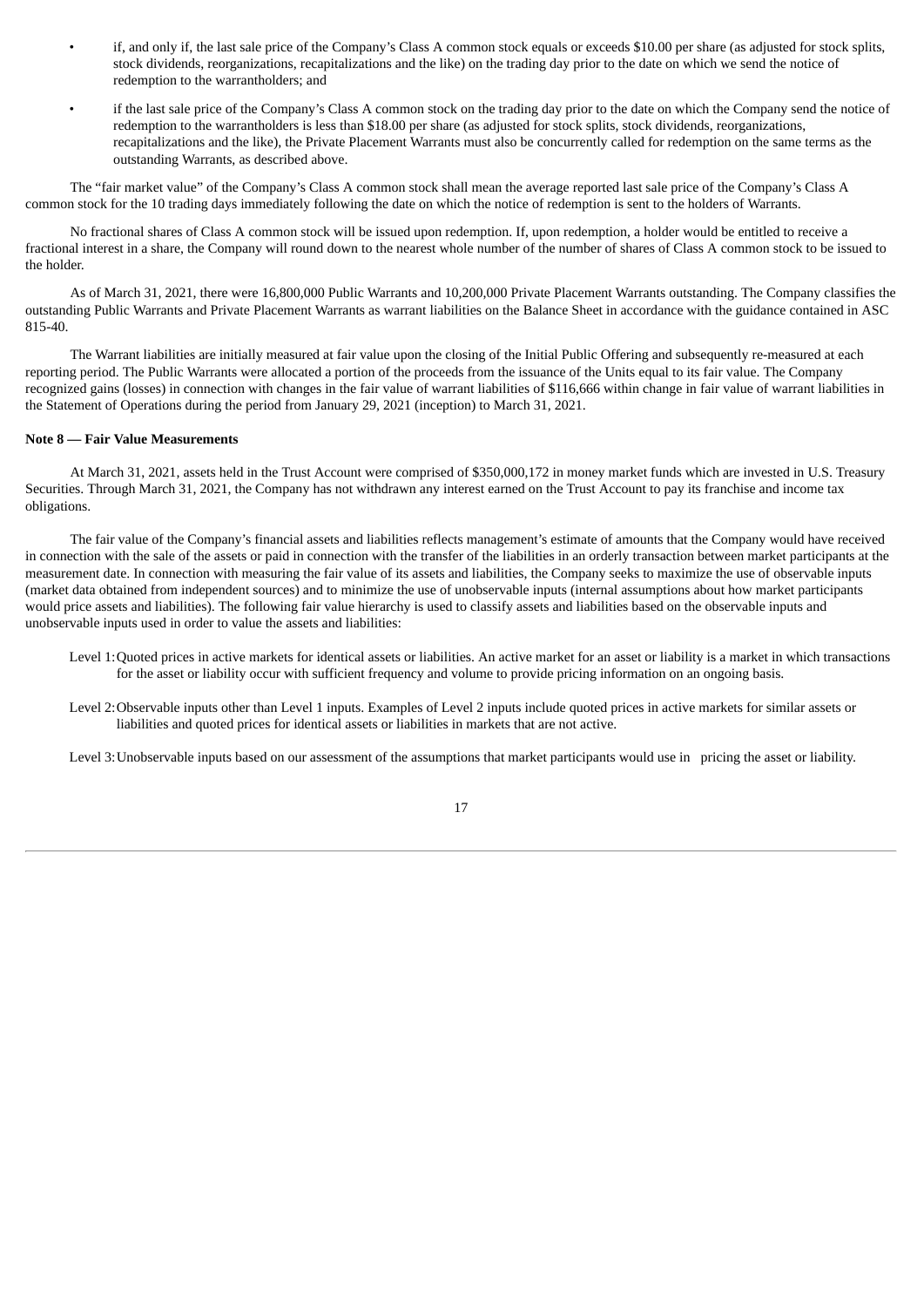The following table presents information about the Company's assets and liabilities that are measured at fair value on a recurring basis at March 31, 2021 and indicates the fair value hierarchy of the valuation inputs the Company utilized to determine such fair value:

|                                                      | Amount at         |                          |                                  |                |
|------------------------------------------------------|-------------------|--------------------------|----------------------------------|----------------|
| <b>Description</b>                                   | <b>Fair Value</b> | <b>Level 1</b>           | <b>Level 2</b>                   | <b>Level</b> 3 |
| <b>March 31, 2021</b>                                |                   |                          |                                  |                |
| <b>Assets:</b>                                       |                   |                          |                                  |                |
| Marketable securities held in Trust Account $- U.S.$ |                   |                          |                                  |                |
| <b>Treasury Securities Money Market Fund</b>         | \$ 350,000,172    | \$ 350,000,172           | - \$<br>$\overline{\phantom{a}}$ |                |
| <b>Liabilities:</b>                                  |                   |                          |                                  |                |
| Warrant liability – Public Warrants                  | 16,684,334        | S<br>$-$ \$              | $\hspace{0.1mm}-\hspace{0.1mm}$  | 16,684,334     |
| Warrant liability - Private Placement Warrants       | 10,200,000        | $\overline{\phantom{0}}$ | $\hspace{0.1mm}-\hspace{0.1mm}$  | 10,200,000     |

The Company utilized a Monte Carlo simulation model to value the Public Warrant liabilities at the date of the Initial Public Offering and at March 31, 2021 and utilizes a Black-Scholes model to value the Private Warrant liabilities that are categorized within Level 3 at each reporting period, with changes in fair value recognized in the Statement of Operations. The estimated fair value of the warrant liability is determined using Level 3 inputs. Inherent in a binomial options pricing model are assumptions related to expected share-price volatility, expected life, risk-free interest rate and dividend yield. The Company estimates the volatility of its common stock based on historical volatility that matches the expected remaining life of the warrants. The risk-free interest rate is based on the U.S. Treasury zero-coupon yield curve on the grant date for a maturity similar to the expected remaining life of the warrants. The expected life of the warrants is assumed to be equivalent to their remaining contractual term. The dividend rate is based on the historical rate, which the Company anticipates to remain at zero.

The significant unobservable inputs used in the Monte Carlo simulation model to value the Public Warrants at the date of the Initial Public Offering and the Black-Scholes model to measure the Private Warrant liabilities that are categorized within Level 3 of the fair value hierarchy are as follows:

|                        |    | As of<br><b>March 26, 2021</b> | As of        |               |
|------------------------|----|--------------------------------|--------------|---------------|
|                        |    | (initial)                      | March 31,    |               |
|                        |    | measurement)                   |              | 2021          |
| <b>Stock price</b>     | D  | 9.52                           | $\mathbf{S}$ | 9.48          |
| Strike price           | \$ | 11.50                          | \$           | 11.50         |
| Term (in years)        |    | 6.02                           |              | 6.00          |
| Volatility             |    | 23.6%                          |              | 23.6%         |
| Risk-free rate         |    | 1.09%                          |              | 1.16%         |
| Dividend yield         |    | $0.0\%$                        |              | $0.0\%$       |
| Fair value of warrants | \$ | $1.44 - 1.53$                  | \$           | $1.43 - 1.53$ |

The following table provides a summary of the changes in fair value of the Level 3 warrant liabilities:

|                                                      |                  |               |                          |             | Level          |
|------------------------------------------------------|------------------|---------------|--------------------------|-------------|----------------|
|                                                      | Private          |               |                          |             | <b>Warrant</b> |
|                                                      | <b>Placement</b> | <b>Public</b> |                          | Liabilities |                |
| Beginning balance as of January 29, 2021 (inception) | $\sim$           |               | $\overline{\phantom{a}}$ |             |                |
| Initial measurement at March 26, 2021                | 10,200,000       |               | 16,800,000               |             | 27,000,000     |
| Change in valuation inputs or other assumptions      |                  |               | (116.666)                |             | (116, 666)     |
| Fair value as of March 31, 2021                      | 10.200.000       |               | 16,683,334               |             | 26,883,334     |

There were no transfers between Levels 1, 2 or 3 during the period from January 29, 2021 (inception) to March 31, 2021.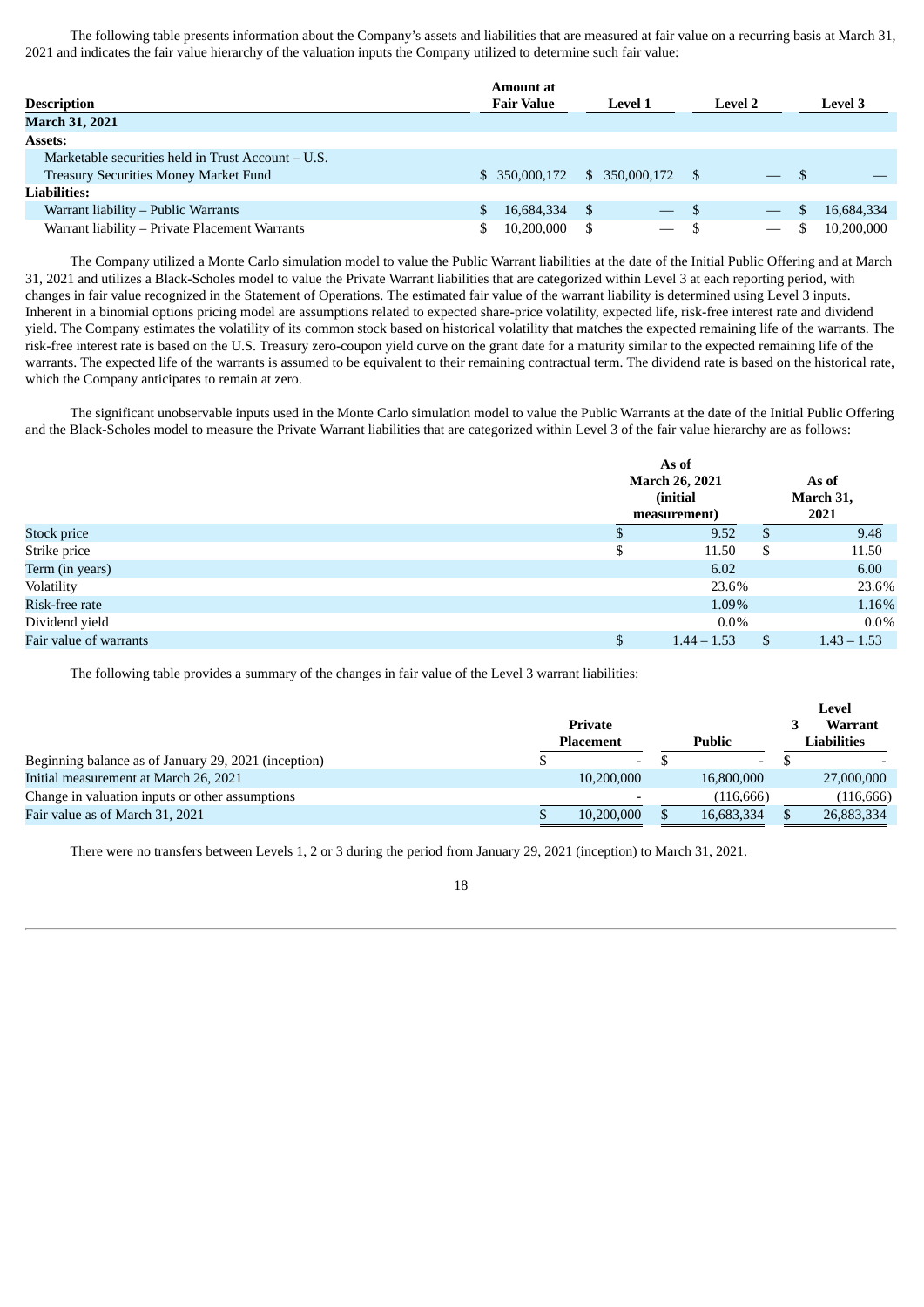# **Note 9 — Subsequent Events**

Management has evaluated the impact of subsequent events through the date the financial statements were issued. All subsequent events required to be disclosed are included in these financial statements.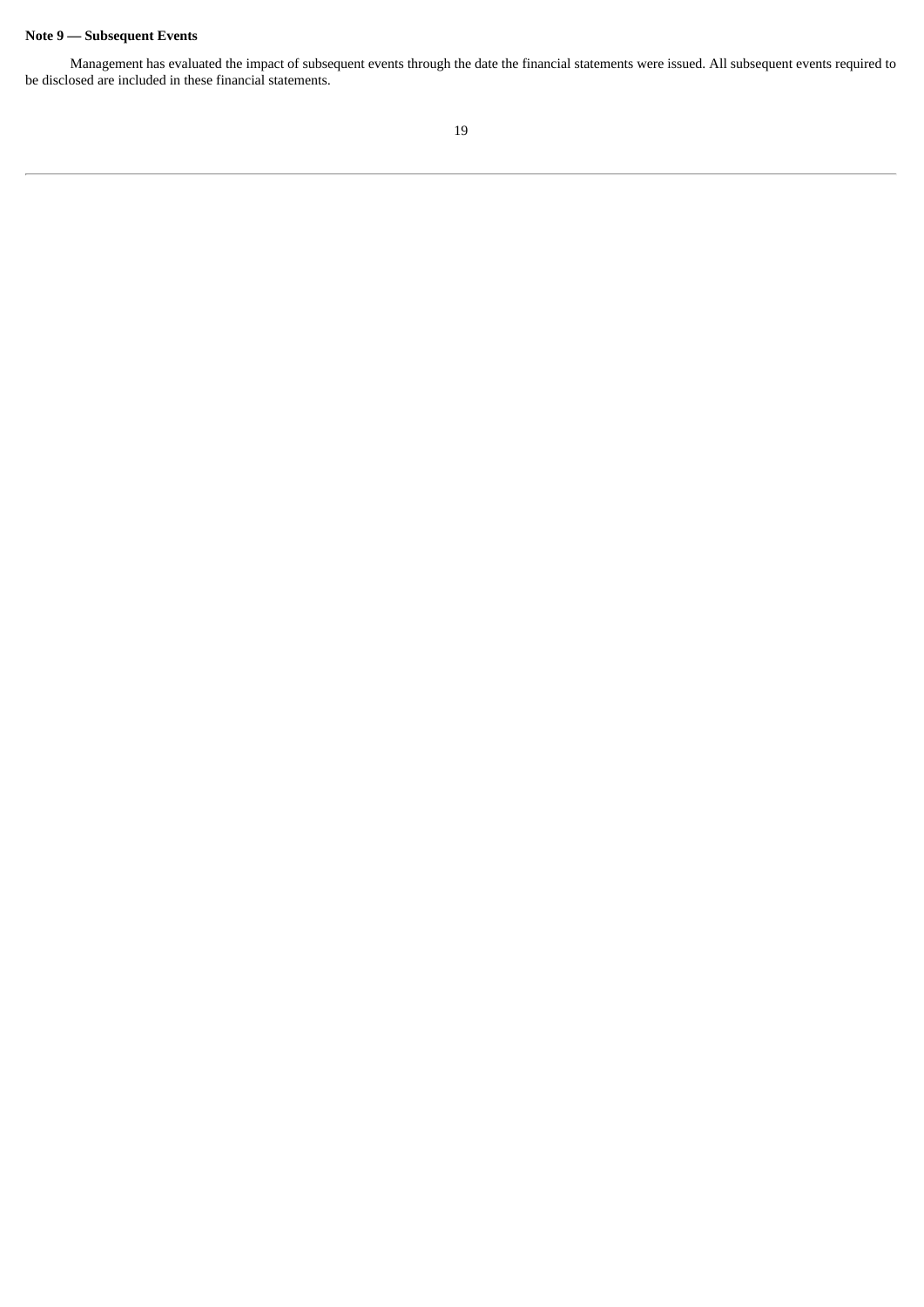# <span id="page-20-0"></span>**Item 2. Management's Discussion and Analysis of Financial Condition and Results of Operations**

References to the "Company," "our," "us" or "we" refer to Decarbonization Plus Acquisition Corporation III. The following discussion and analysis of the Company's financial condition and results of operations should be read in conjunction with the unaudited financial statements and the notes thereto contained in Item 1. of this report. Certain information contained in the discussion and analysis set forth below includes forward-looking statements that involve risks and uncertainties. Our actual results may differ materially from those anticipated in these forward-looking statements as a result of many factors.

## **Cautionary Note Regarding Forward-Looking Statements**

This Quarterly Report on Form 10-Q includes forward-looking statements within the meaning of Section 27A of the Securities Act of 1933, as amended (the "Securities Act"), and Section 21E of the Securities Exchange Act of 1934, as amended (the "Exchange Act"). We have based these forwardlooking statements on our current expectations and projections about future events. These forward-looking statements are subject to known and unknown risks, uncertainties and assumptions about us that may cause our actual results, levels of activity, performance or achievements to be materially different from any future results, levels of activity, performance or achievements expressed or implied by such forward-looking statements. In some cases, you can identify forward-looking statements by terminology such as "may," "should," "could," "would," "expect," "plan," "anticipate," "believe," "estimate," "continue," or the negative of such terms or other similar expressions. Such statements include, but are not limited to, possible business combinations and the financing thereof, and related matters, as well as all other statements other than statements of historical fact included in this Form 10-Q. Factors that might cause or contribute to such a discrepancy include, but are not limited to, those described in our other Securities and Exchange Commission ("SEC") *filings.*

#### **Overview**

We are a blank check company incorporated as a Delaware corporation and formed for the purpose of effecting a merger, capital stock exchange, asset acquisition, stock purchase, reorganization or similar business combination with one or more businesses (the "initial business combination"). Our Sponsor is Decarbonization Plus Acquisition Sponsor III LLC, a Delaware limited liability company ("Sponsor") and an affiliate of Riverstone Investment Group LLC, a Delaware limited liability company, and its affiliates ("Riverstone"). Although we may pursue an acquisition opportunity in any business or industry, we intend to capitalize on the Riverstone platform to identify, acquire and operate a business in industries that may provide opportunities for attractive risk-adjusted returns in one of the multiple sectors that may advance the objectives of global decarbonization. This includes the energy and agriculture, industrials, transportation and commercial and residential sectors.

The Registration Statement for our initial public offering was declared effective on March 23, 2021 (the "Public Offering"). On March 23, 2021, (the "Closing Date") we consummated the Public Offering of 35,000,000 units (the "Units") at \$10.00 per Unit, generating gross proceeds of \$350.0 million, and incurring transaction costs of approximately \$20.0 million, consisting of \$7.0 million of underwriting fees, \$12.3 million of deferred underwriting fees and approximately \$679,000 of other offering costs. The underwriters were granted a 45-day option from the date of the final prospectus relating to the Public Offering to purchase up to 5,250,000 additional units to cover over-allotments, if any, at \$10.00 per unit, less underwriting discounts and commissions. As of March 31, 2021, the underwriters' over-allotment option has not been exercised.

Simultaneously with the consummation of the Public Offering, we consummated the sale of 6,666,667 Private Placement Warrants at a price of \$1.50 per Private Placement Warrant in a private placement to our Sponsor and independent directors, generating gross proceeds of \$10.0 million (the "Private Placement").

Approximately \$350.0 million (\$10.00 per Unit) of the net proceeds of the Public Offering and certain of the proceeds of the Private Placement was placed in a trust account (the "Trust Account") located in the United States with the Continental Stock Transfer & Trust Company, and invested only in U.S. "government securities," within the meaning set forth in Section 2(a)(16) of the Investment Company Act, with a maturity of 185 days or less, or in money market funds meeting the conditions of paragraphs (d)(1), (d)(2), (d)(3) and (d)(4) of Rule 2a-7 under the Investment Company Act, which invest only in direct U.S. government treasury obligations, as determined by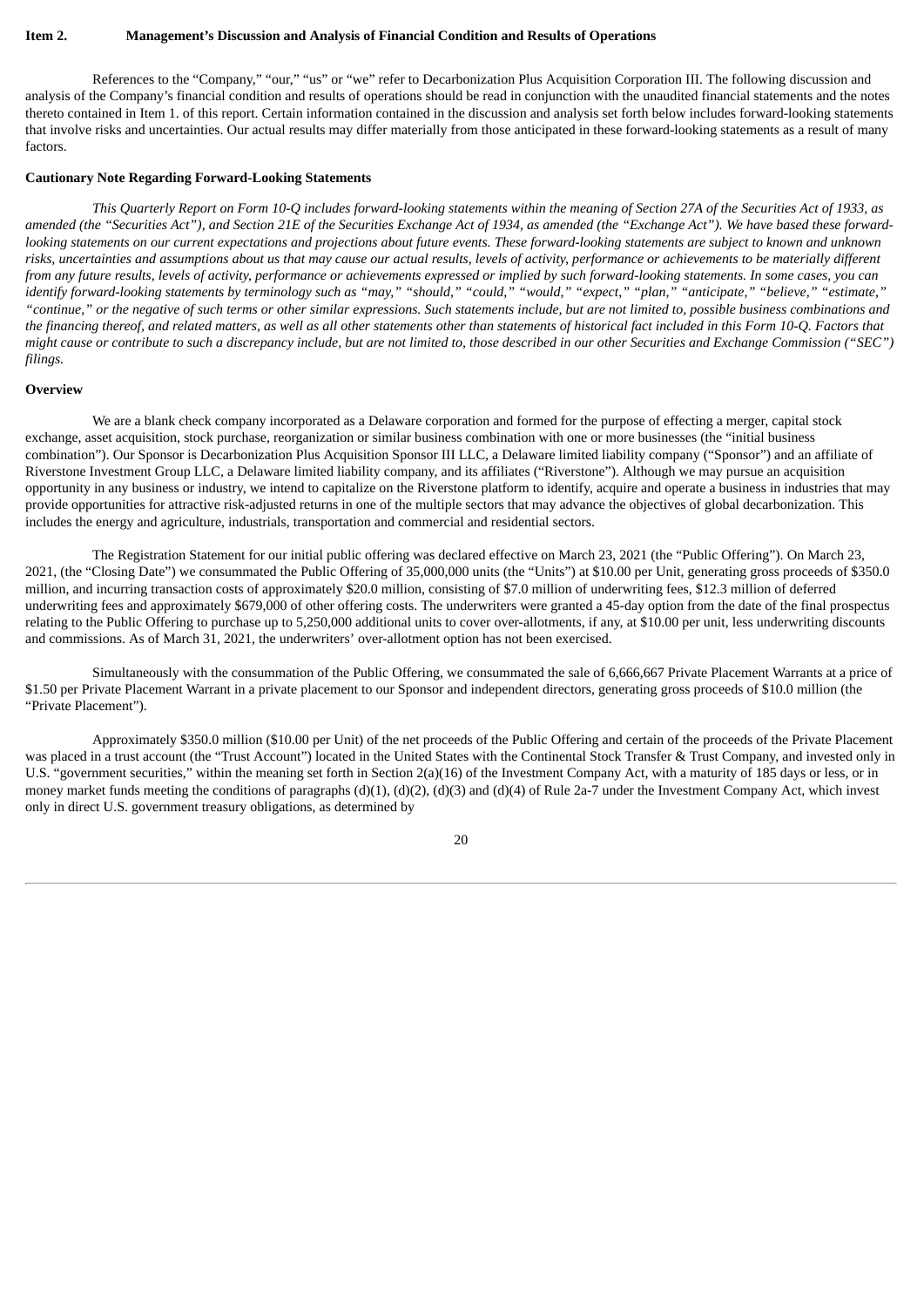the Company, until the earlier of: (i) the completion of our initial business combination and (ii) the distribution of the Trust Account as otherwise permitted under our amended and restated certificate of incorporation.

If we are unable to complete an initial business combination within 24 months from the closing of the Public Offering, or March 26, 2023, we will (i) cease all operations except for the purpose of winding up, (ii) as promptly as reasonably possible but not more than ten business days thereafter, redeem the public shares, at a per-share price, payable in cash, equal to the aggregate amount then on deposit in the Trust Account, including interest earned on the funds held in the Trust Account and not previously released to us to pay our franchise and income taxes (less up to \$100,000 of interest to pay dissolution expenses and net of taxes payable), divided by the number of then-outstanding public shares, which redemption will completely extinguish public stockholders' rights as stockholders (including the right to receive further liquidating distributions, if any), subject to applicable law, and (iii) as promptly as reasonably possible following such redemption, subject to the approval of our remaining stockholders and our board of directors, dissolve and liquidate, subject in each case to our obligations under Delaware law to provide for claims of creditors and the requirements of other applicable law.

## **Results of Operations**

Our only activities from January 29, 2021 (inception) to March 31, 2021 related to our formation and the Public Offering, as well as due diligence costs incurred to identify a target company for a potential Business Combination. We expect to incur increased expenses as a result of being a public company (for legal, financial reporting, accounting and auditing compliance), as well as costs in the pursuit of our acquisition plans.

For the period from January 29, 2021 (inception) to March 31, 2021, we had a net loss of approximately \$1.1 million, which consisted of approximately \$0.2 million in general and administrative expenses, including due diligence costs incurred in the pursuit of our acquisition plans, \$1.0 million of offering costs allocated to warrant liabilities offset by \$0.1 million due to the change in the fair value of warrant liabilities.

## **Liquidity and Capital Resources**

Our liquidity needs up to the Public Offering were satisfied through receipt of a \$25,000 capital contribution from our Sponsor in exchange for the issuance of Class B common stock (the "Founder Shares") to our Sponsor and a loan from our Sponsor for an aggregate amount of \$300,000 to cover organizational expenses and expenses related to the Public Offering pursuant to a promissory note (the "Note"). As of March 31, 2021, no amount has been drawn down or is outstanding under the Note. Subsequent to the consummation of the Public Offering, our liquidity needs have been satisfied through the net proceeds of approximately \$1.1 million from the Private Placement held outside of the Trust Account.

In addition, in the short term and long term, in connection with a business combination, our Sponsor or an affiliate of our Sponsor, or certain of our officers and directors may, but are not obligated to, loan us funds as may be required. As of March 31, 2021, there were no amounts outstanding under any working capital loans.

## **Contractual Obligations**

# *Registration Rights*

The holders of the Founder Shares, Private Placement Warrants and warrants that may be issued upon conversion of working capital loans, if any, and any shares of Class A common stock issuable upon the exercise of the Private Placement Warrants and warrants that may be issued upon conversion of working capital loans and upon conversion of the Founder Shares will be entitled to registration rights pursuant to a registration rights agreement. These holders will be entitled to certain demand and "piggyback" registration rights. We will bear the expenses incurred in connection with the filing of any such registration statements.

# *Underwriting Agreement*

The underwriters were entitled to an underwriting discount of \$0.20 per unit, or \$7.0 million in the aggregate, paid upon closing of the Public Offering.

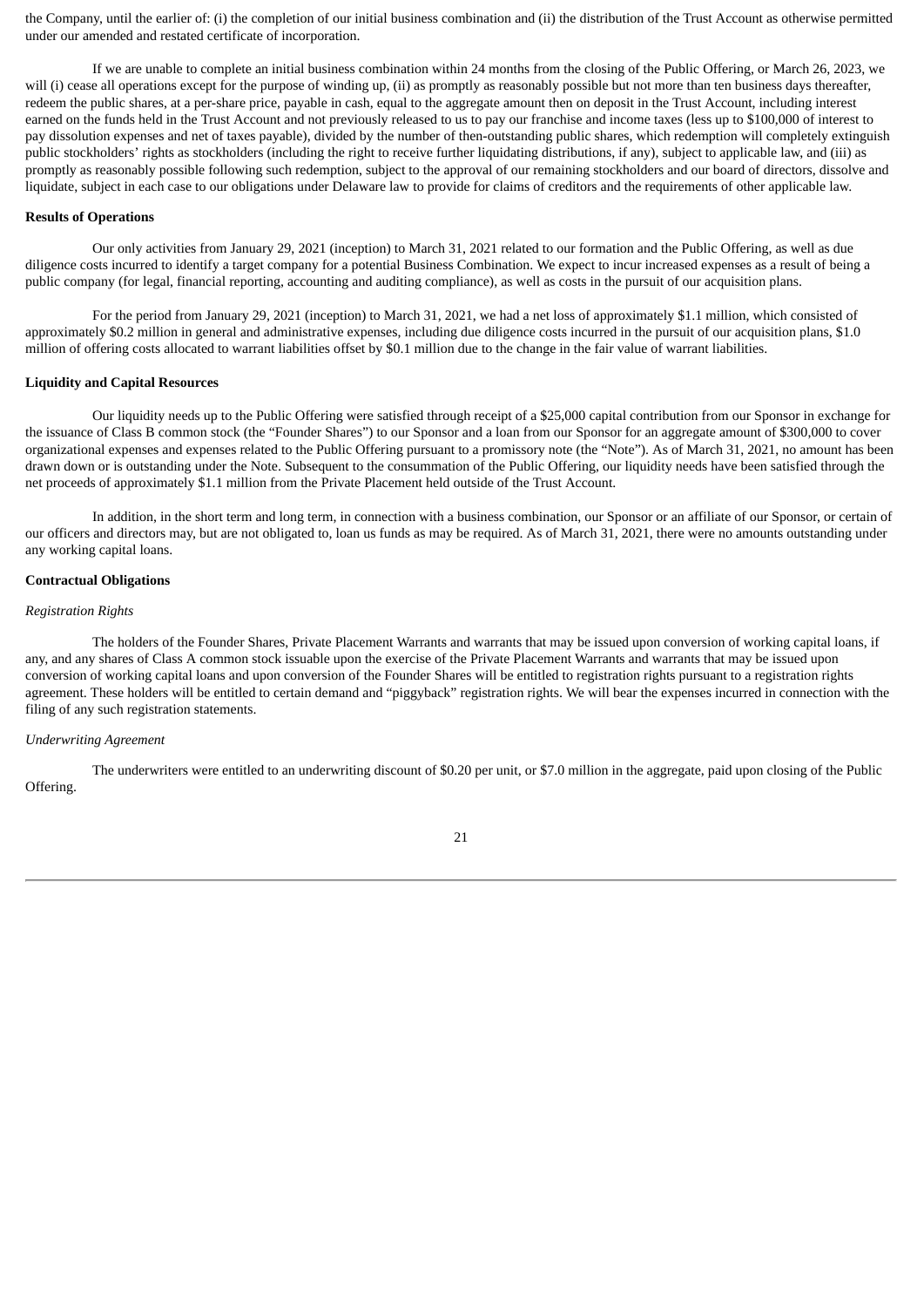In addition, \$0.35 per unit, or approximately \$12.3 million in the aggregate, will be payable to the underwriters for deferred underwriting commissions. The deferred fee will become payable to the underwriters from the amounts held in the Trust Account solely in the event that we complete a business combination, subject to the terms of the underwriting agreement.

# *Administrative Services Agreement*

Commencing on the date that our securities were first listed on the NASDAQ Capital Market and continuing until the earlier of our consummation of an initial business combination or our liquidation, we have agreed to pay an affiliate of our Sponsor a total of \$10,000 per month for office space, utilities, secretarial support and administrative services. We recorded an aggregate of \$1,935 for the period from January 29, 2021 (inception) to March 31, 2021, in general and administrative expenses in connection with the related agreement in the accompanying statement of operations.

As of March 31, 2021, we recorded an aggregate of approximately \$1,935 in related party accrued expenses.

# **Critical Accounting Policies**

#### *Basis of Presentation*

The preparation of financial statements and related disclosures in conformity with accounting principles generally accepted in the United States of America requires management to make estimates and assumptions that affect the reported amounts of assets and liabilities, disclosure of contingent assets and liabilities at the date of the financial statements, and expenses during the periods reported. Actual results could materially differ from those estimates.

## *Warrant Liabilities*

We account for the warrants issued in connection with our initial public offering in accordance with Accounting Standards Codification ("ASC") 815-40, *Derivatives and Hedging—Contracts in Entity's Own Equity* ("ASC 815"), under which the warrants do not meet the criteria for equity classification and must be recorded as liabilities. As the warrants meet the definition of a derivative as contemplated in ASC 815, the Warrants are measured at fair value at inception and at each reporting date in accordance with ASC 820, *Fair Value Measurement*, with changes in fair value recognized in the Statements of Operations in the period of change.

## *Common stock subject to possible redemption*

We account for the Class A common stock subject to possible redemption in accordance with the guidance in ASC Topic 480 "Distinguishing Liabilities from Equity." Class A common stock subject to mandatory redemption are classified as a liability instrument and are measured at fair value. Conditionally redeemable common stock (including common stock that feature redemption rights that are either within the control of the holder or subject to redemption upon the occurrence of uncertain events not solely within the Company's control) are classified as temporary equity. At all other times, common stock are classified as stockholders' equity. The Company's common stock features certain redemption rights that are considered to be outside of the Company's control and subject to occurrence of uncertain future events.

## **Impact of COVID-19**

Our Sponsor continues to evaluate the impact of the COVID-19 pandemic and has concluded that while it is reasonably possible that the virus could have a negative effect on our financial position, results of operations and/or search for a target company, the specific impact is not readily determinable as of the date of the balance date.

## **Recent Accounting Pronouncements**

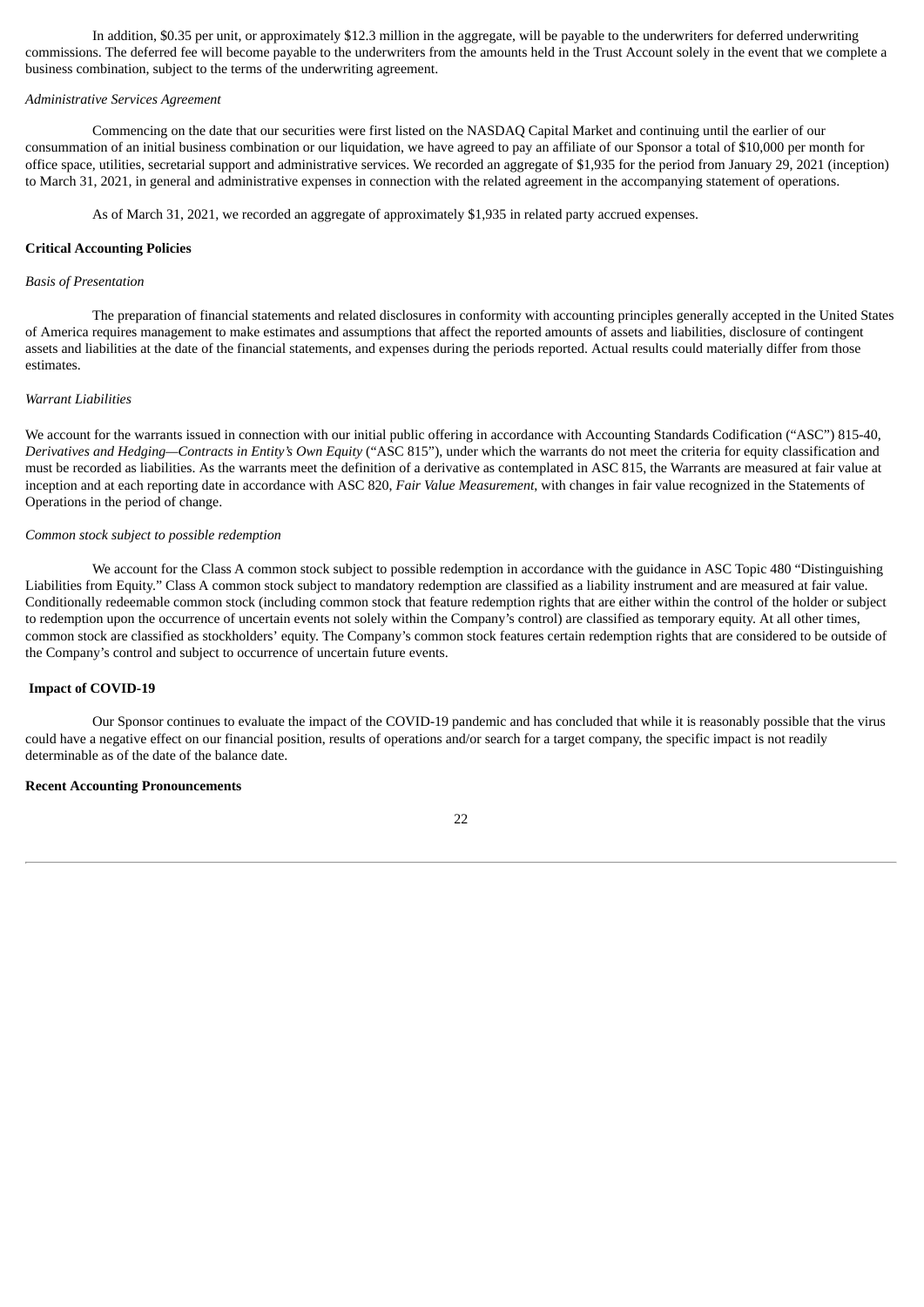We do not believe that any recently issued, but not yet effective, accounting pronouncements, if currently adopted, would have a material impact on our financial statements.

#### **Off-Balance Sheet Arrangements**

As of the date of this Quarterly Report, we did not have any off-balance sheet arrangements as defined in Item 303(a)(4)(ii) of Regulation S-K.

# **JOBS Act**

On April 5, 2012, the Jumpstart Our Business Startups Act of 2012 (the "JOBS Act") was signed into law. The JOBS Act contains provisions that, among other things, relax certain reporting requirements for qualifying public companies. We qualify as an "emerging growth company" under the JOBS Act and are allowed to comply with new or revised accounting pronouncements based on the effective date for private (not publicly traded) companies. We elected to delay the adoption of new or revised accounting standards, and as a result, we may not comply with new or revised accounting standards on the relevant dates on which adoption of such standards is required for non-emerging growth companies. As a result, our financial statements may not be comparable to companies that comply with new or revised accounting pronouncements as of public company effective dates.

As an "emerging growth company," we are not required to, among other things, (i) provide an auditor's attestation report on our system of internal controls over financial reporting, (ii) provide all of the compensation disclosure that may be required of non-emerging growth public companies, (iii) comply with any requirement that may be adopted by the Public Company Accounting Oversight Board regarding mandatory audit firm rotation or a supplement to the auditor's report providing additional information about the audit and the financial statements (auditor discussion and analysis), and (iv) disclose comparisons of the CEO's compensation to median employee compensation. These exemptions will apply for a period of five years following the completion of our Public Offering or until we otherwise no longer qualify as an "emerging growth company."

#### <span id="page-23-0"></span>**Item 3. Quantitative and Qualitative Disclosures About Market Risk**

We are a smaller reporting company as defined in Rule 12b-2 under the Exchange Act. As a result, pursuant to Item 305(e) of Regulation S-K, we are not required to provide the information required by this Item.

## <span id="page-23-1"></span>**Item 4. Controls and Procedures**

## *Evaluation of Disclosure Controls and Procedures*

Disclosure controls and procedures are controls and other procedures that are designed to ensure that information required to be disclosed in our reports filed or submitted under the Exchange Act is recorded, processed, summarized and reported within the time periods specified in the SEC's rules and forms. Disclosure controls and procedures include, without limitation, controls and procedures designed to ensure that information required to be disclosed in company reports filed or submitted under the Exchange Act is accumulated and communicated to management, including our Chief Executive Officer and Chief Financial Officer, to allow timely decisions regarding required disclosure.

As required by Rules 13a-15 and 15d-15 under the Exchange Act, our Chief Executive Officer and Chief Financial Officer carried out an evaluation of the effectiveness of the design and operation of our disclosure controls and procedures as of March 31, 2021. Based upon this evaluation, our Chief Executive Officer and Chief Financial Officer concluded that our disclosure controls and procedures (as defined in Rules 13a-15(e) and 15d-15(e) under the Exchange Act) were not effective as of March 31, 2021, due solely to the material weakness in our internal control over financial reporting related to issues to the accounting for the Company's warrants, as described below. In light of this material weakness, management performed additional analysis as deemed necessary to ensure that our financial statements were prepared in accordance with U.S. generally accepted accounting principles. Accordingly, management believes that the financial statements included in this Quarterly Report on Form 10-Q present fairly in all material respects our financial position, results of operations and cash flows for the period presented.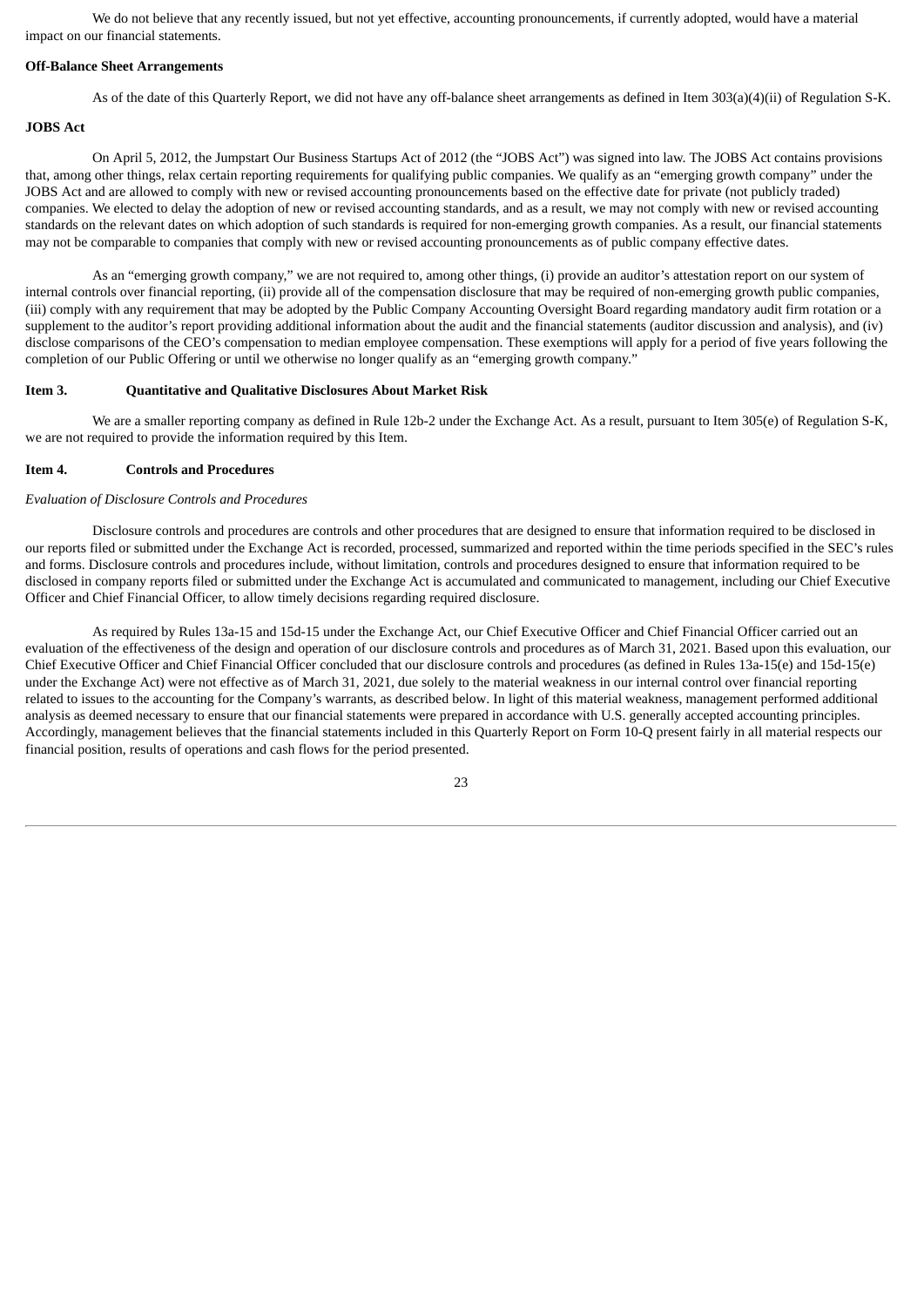#### *Changes in Internal Control over Financial Reporting*

During the most recently completed fiscal quarter, there has been no change in our internal control over financial reporting that has materially affected, or is reasonably likely to materially affect, our internal control over financial reporting as the circumstances leading to the revision of the financial statements were not yet identified.

On April 12, 2021, the Acting Director of the Division of Corporation Finance and Acting Chief Accountant of the SEC (the "SEC Staff") issued a statement entitled "Staff Statement on Accounting and Reporting Considerations for Warrants Issued by Special Purpose Acquisition Companies ("SPACs")" (the "SEC Staff Statement"). In the SEC Staff Statement, the SEC Staff expressed its view that certain terms and conditions common to SPAC warrants may require the warrants to be classified as liabilities on the SPAC's balance sheet as opposed to equity, in accordance with ASC 815. Since issuance on March 26, 2021, the Company's warrants, which includes (i) 11,416,667 redeemable warrants included as a part of the Units issued by the Company in the Public Offering (the "Public Warrants") and (ii) 6,666,667 Private Placement Warrants (together with the Public Warrants, the "Warrants"), were accounted for as equity within the Company's financial statements.

After consideration of the guidance in the SEC Staff Statement, the Company concluded that the Warrants should be accounted for as a liability and measured at fair value with changes in fair value for each period reported in the Company's statement of operations. The Company has reflected this revision as a correction in the Company's financial statements as of and for the period from January 29, 2021(inception) to March 31, 2021. Management has implemented remediation steps to address the material weakness and to improve our internal control over financial reporting. Specifically, we expanded and improved our review process for complex securities and related accounting standards. We plan to further improve this process by enhancing access to accounting literature, identification of third-party professionals with whom to consult regarding complex accounting applications and consideration of additional staff with the requisite experience and training to supplement existing accounting professionals.

#### **PART II – OTHER INFORMATION**

#### <span id="page-24-0"></span>**Item 1. Legal Proceedings**

<span id="page-24-2"></span><span id="page-24-1"></span>None.

# **Item 1A. Risk Factors**

In addition to the other information set forth in this Quarterly Report on Form 10-Q, you should carefully consider the risks discussed in our final prospectus filed with the SEC on March 25, 2021 ("Final Prospectus"). Additional risks and uncertainties not currently known to us or that we currently deem to be immaterial also may materially adversely affect our business, financial condition or future results. There have been no material changes in the risk factors discussed our Final Prospectus except as described below.

# Our Warrants are accounted for as liabilities and the changes in value of our Warrants could have a material effect on our financial results.

On April 12, 2021, the SEC Staff issued the SEC Statement, which focused on certain settlement terms and provisions related to certain tender offers following a business combination, which terms are similar to those contained in the warrant agreement governing our Warrants. As a result of the SEC Statement, we reevaluated the accounting treatment of our Warrants and determined to classify the Warrants as derivative liabilities measured at fair value, with changes in fair value each period reported in earnings (see Note 2).

As a result, included on our balance sheet as of March 31, 2021 are derivative liabilities related to the embedded features contained within our Warrants. ASC 815 provides for the remeasurement of the fair value of such derivatives at each balance sheet date, with a resulting non-cash gain or loss related to the change in the fair value being recognized in earnings in the statement of operations. As a result of the recurring fair value measurement, our financial statements and results of operations may fluctuate quarterly, based on factors which are outside of our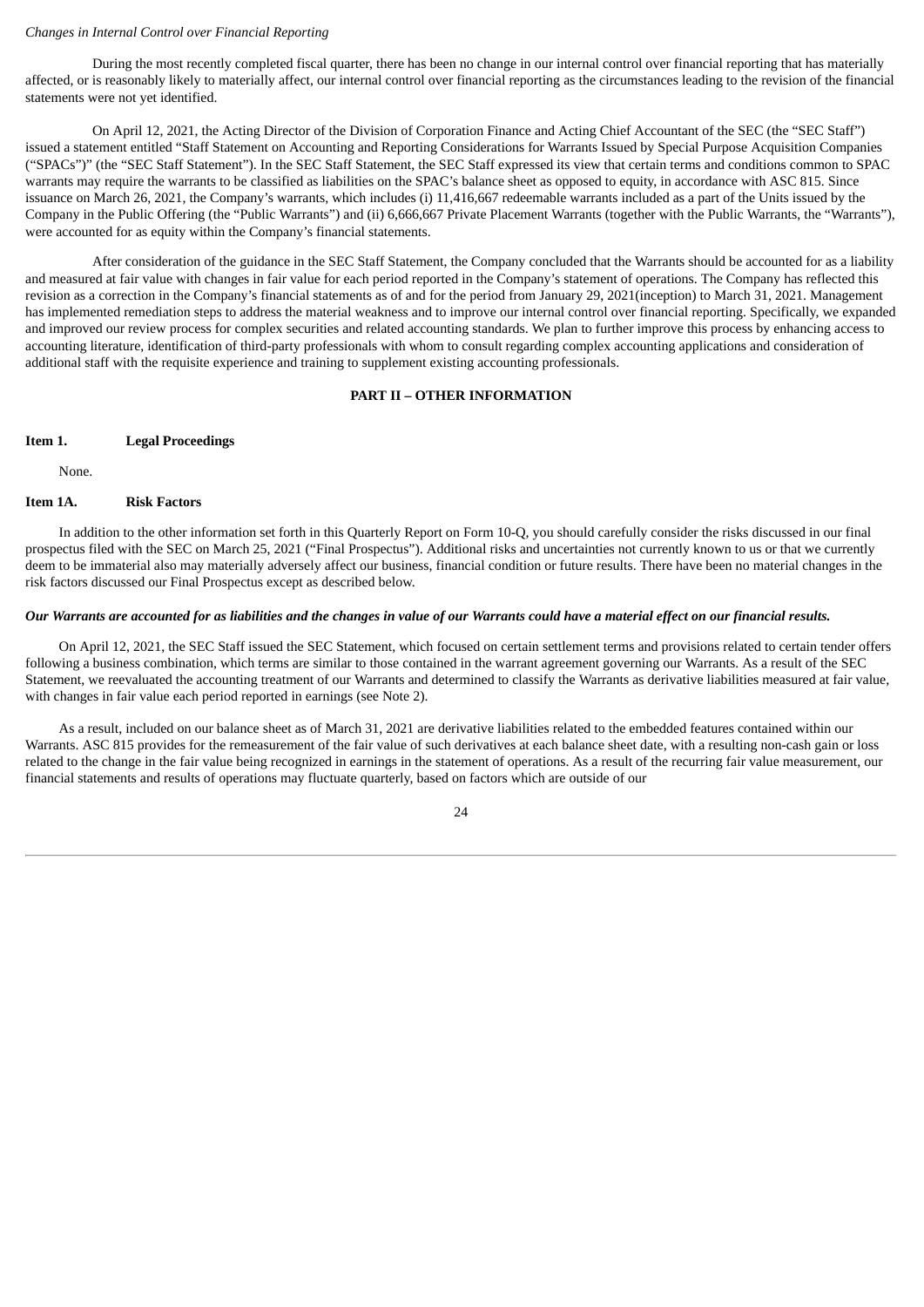control. Due to the recurring fair value measurement, we expect that we will recognize non-cash gains or losses on our Warrants each reporting period and that the amount of such gains or losses could be material.

# **Item 2. Unregistered Sales of Equity Securities and Use of Proceeds**

<span id="page-25-1"></span><span id="page-25-0"></span>All recent unregistered sales of securities have been previously reported.

# **Item 3. Defaults Upon Senior Securities** None.

# **Item 4. Mine Safety Disclosures**

<span id="page-25-3"></span><span id="page-25-2"></span>Not applicable.

# **Item 5. Other Information**

None.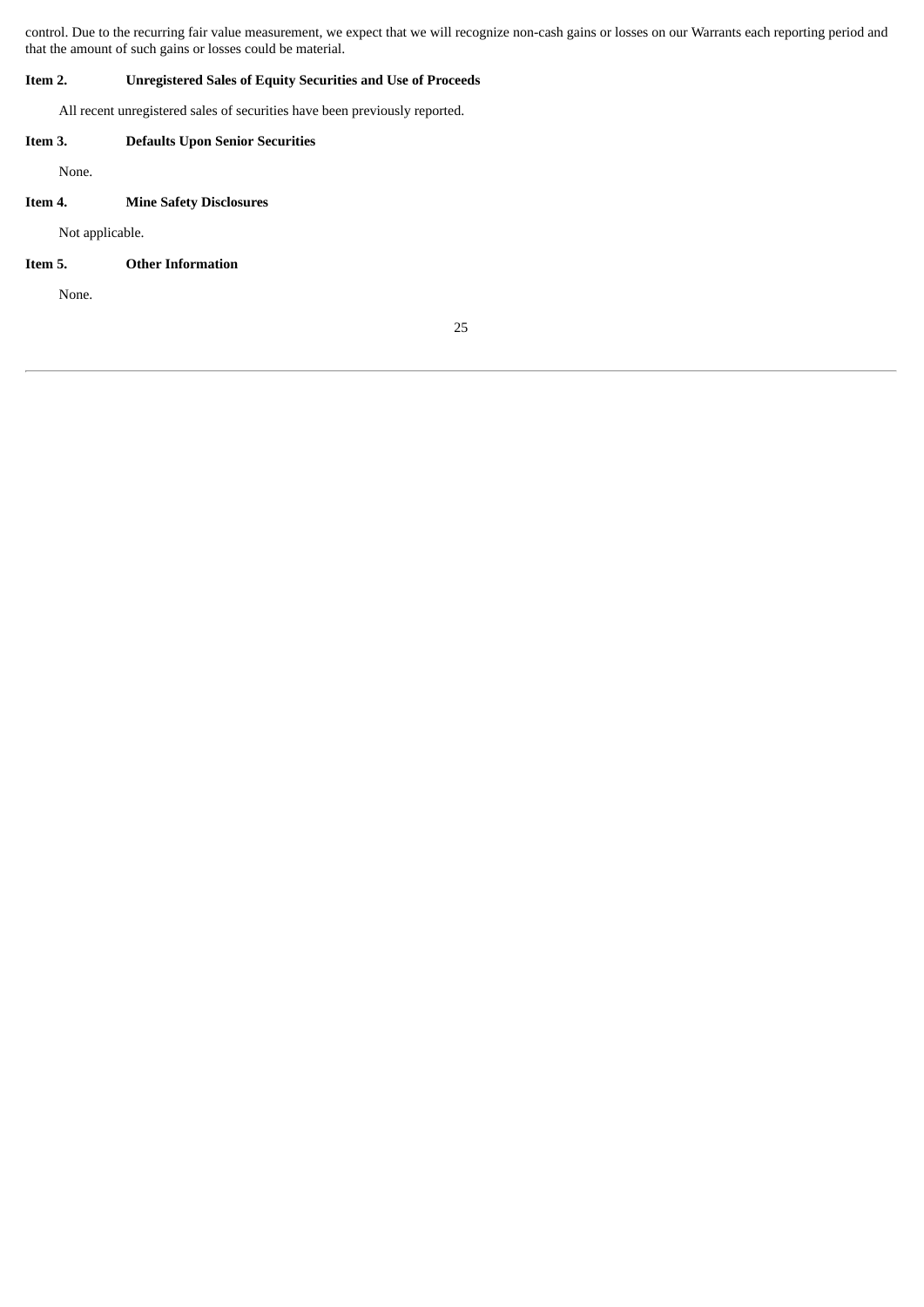# **Item 6. Exhibits.**

<span id="page-26-0"></span>

| item 6.                                             |      | <b>EXNIDITS.</b>                                                                                                                                                                                                                                                                                                                                                                                                 |
|-----------------------------------------------------|------|------------------------------------------------------------------------------------------------------------------------------------------------------------------------------------------------------------------------------------------------------------------------------------------------------------------------------------------------------------------------------------------------------------------|
| <b>Exhibit</b><br><b>Number</b>                     |      | <b>Description</b>                                                                                                                                                                                                                                                                                                                                                                                               |
|                                                     | 3.1  | Amended and Restated Certificate of Incorporation of Decarbonization Plus Acquisition Corporation III (incorporated by reference to<br>Exhibit 3.1 to the Company's Current Report on Form 8-K (File No. 001-40284) filed with the SEC on March 26, 2021                                                                                                                                                         |
|                                                     | 3.2  | Bylaws of Decarbonization Plus Acquisition Corporation III (incorporated by reference to Exhibit 3.3 to the Company's Registration<br>Statement on Form S-1 (File No. 333-253094) filed with the SEC on February 12, 2021                                                                                                                                                                                        |
|                                                     | 4.1  | Specimen Unit Certificate (incorporated by reference to Exhibit 4.1 to the Company's Registration Statement on Form S-1 (File No.<br>333-253094) filed with the SEC on February 12, 2021                                                                                                                                                                                                                         |
|                                                     | 4.2  | Specimen Class A Common Stock Certificate (incorporated by reference to Exhibit 4.2 to the Company's Registration Statement on<br>Form S-1 (File No. 333-253094) filed with the SEC on February 12, 2021)                                                                                                                                                                                                        |
|                                                     | 4.3  | Specimen Warrant Certificate (incorporated by reference to Exhibit 4.3 to the Company's Registration Statement on Form S-1 (File No.<br>333-253094) filed with the SEC on February 12, 2021)                                                                                                                                                                                                                     |
|                                                     | 4.4  | Warrant Agreement, dated March 23, 2021, between Decarbonization Plus Acquisition Corporation III and Continental Stock Transfer<br>& Trust Company, as warrant agent (incorporated by reference to Exhibit 4.1 to the Company's Current Report on Form 8-K (File No.<br>001-40284) filed with the SEC on March 26, 2021                                                                                         |
|                                                     | 31.1 | Certification of Chief Executive Officer required by Rule 13a-14(a) or Rule 15d-14(a)                                                                                                                                                                                                                                                                                                                            |
|                                                     | 31.2 | Certification of Chief Financial Officer required by Rule 13a-14(a) or Rule 15d-14(a)                                                                                                                                                                                                                                                                                                                            |
|                                                     | 32.1 | Certification of Chief Executive Officer required by Rule 13a-14(b) or Rule 15d-14(b) and 18 U.S.C. 1350                                                                                                                                                                                                                                                                                                         |
|                                                     | 32.2 | Certification of Chief Financial Officer required by Rule 13a-14(b) or Rule 15d-14(b) and 18 U.S.C. 1350                                                                                                                                                                                                                                                                                                         |
| 101.INS<br>101.SCH<br>101.CAL<br>101.DEF<br>101.LAB |      | Inline XBRL Instance Document – the instance document does not appear in the Interactive Data File because XBRL tags are<br>embedded within the Inline XBRL document.<br>Inline XBRL Taxonomy Extension Schema Document<br>Inline XBRL Taxonomy Extension Calculation Linkbase Document<br>Inline XBRL Taxonomy Extension Definition Linkbase Document<br>Inline XBRL Taxonomy Extension Label Linkbase Document |
| 101.PRE                                             |      | Inline XBRL Taxonomy Extension Presentation Linkbase Document                                                                                                                                                                                                                                                                                                                                                    |

104 Cover Page Interactive Data File (embedded within the Inline XBRL document)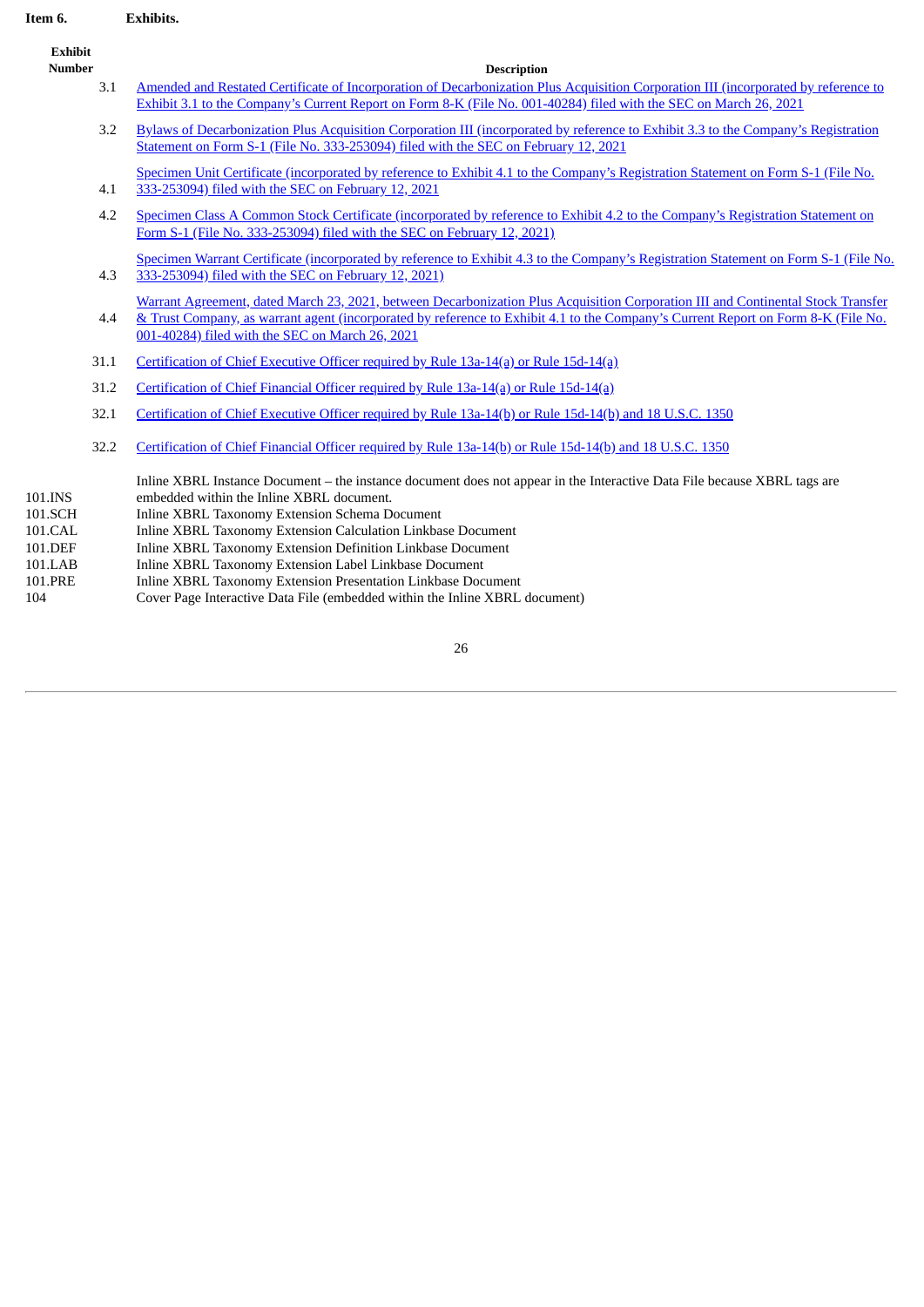<span id="page-27-0"></span>Pursuant to the requirements of the Securities Exchange Act of 1934, the registrant has duly caused this report to be signed on its behalf by the undersigned thereunto duly authorized.

**DECARBONIZATION PLUS ACQUISITION CORPORATION III**

| By:    | /s/ Erik Anderson                                     |
|--------|-------------------------------------------------------|
| Name:  | Erik Anderson                                         |
| Title: | Chief Executive Officer (Principal Executive Officer) |

27

Date: June 4, 2021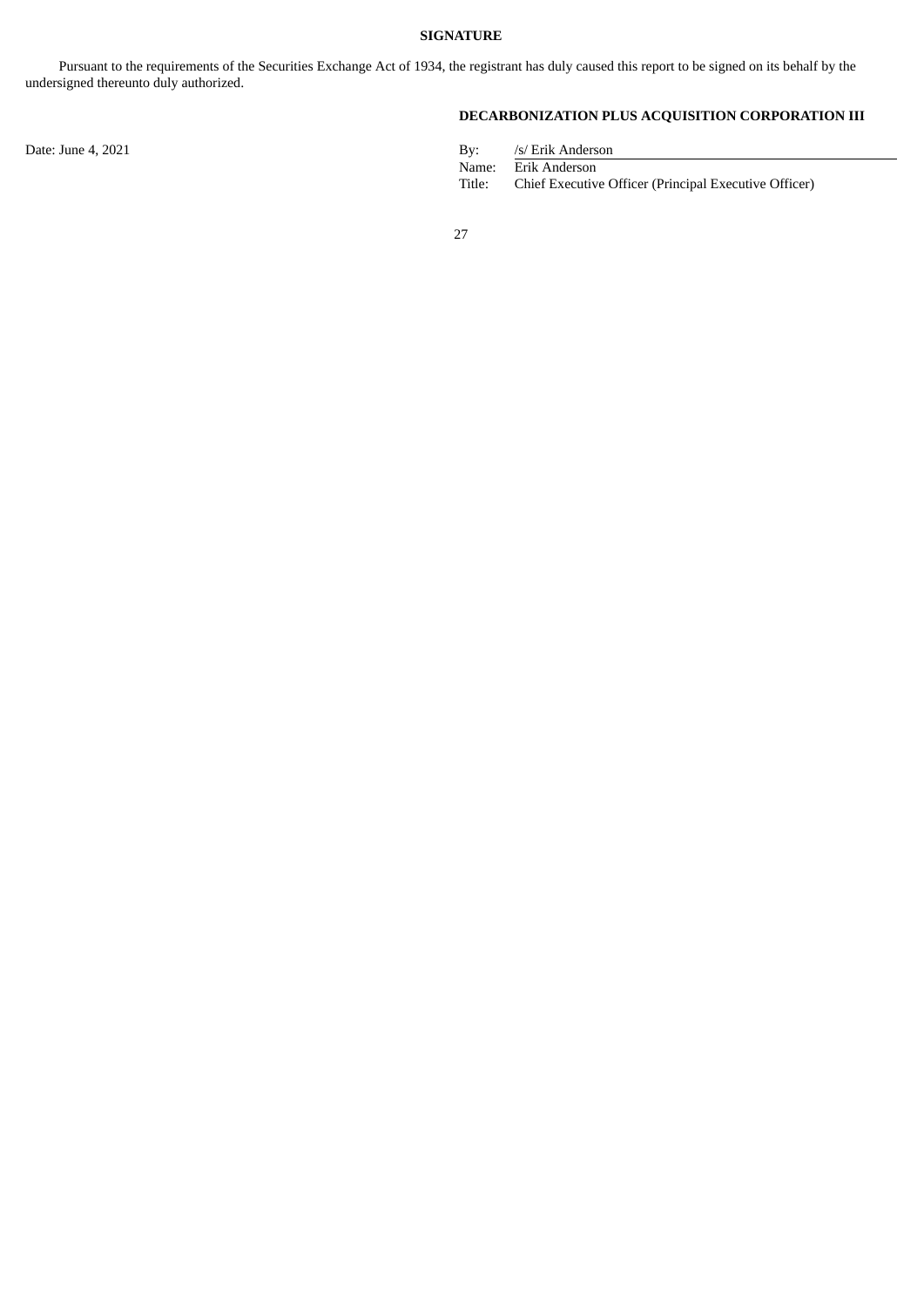# **CERTIFICATION PURSUANT TO**

# **RULES 13a-14(a) AND 15d-14(a) UNDER THE SECURITIES EXCHANGE ACT OF 1934, AS ADOPTED PURSUANT TO SECTION 302 OF THE SARBANES-OXLEY ACT OF 2002**

I, Erik Anderson, certify that:

- 1. I have reviewed this Quarterly Report on Form 10-Q of Decarbonization Plus Acquisition Corporation III for the quarterly period ended March 31, 2021;
- 2. Based on my knowledge, this report does not contain any untrue statement of a material fact or omit to state a material fact necessary to make the statements made, in light of the circumstances under which such statements were made, not misleading with respect to the period covered by this report;
- 3. Based on my knowledge, the financial statements, and other financial information included in this report, fairly present in all material respects the financial condition, results of operations and cash flows of the registrant as of, and for, the periods presented in this report;
- 4. The registrant's other certifying officer and I are responsible for establishing and maintaining disclosure controls and procedures (as defined in Exchange Act Rules 13a-15(e) and 15d-15(e)) for the registrant and have:
	- (a) Designed such disclosure controls and procedures, or caused such disclosure controls and procedures to be designed under our supervision, to ensure that material information relating to the registrant, including its consolidated subsidiaries, is made known to us by others within those entities, particularly during the period in which this report is being prepared;
	- (b) [omitted];
	- (c) Evaluated the effectiveness of the registrant's disclosure controls and procedures and presented in this report our conclusions about the effectiveness of the disclosure controls and procedures, as of the end of the period covered by this report based on such evaluation; and
	- (d) Disclosed in this report any change in the registrant's internal control over financial reporting that occurred during the registrant's most recent fiscal quarter (the registrant's fourth fiscal quarter in the case of an annual report) that has materially affected, or is reasonably likely to materially affect, the registrant's internal control over financial reporting; and
- 5. The registrant's other certifying officer and I have disclosed, based on our most recent evaluation of internal control over financial reporting, to the registrant's auditors and the audit committee of the registrant's board of directors (or persons performing the equivalent functions):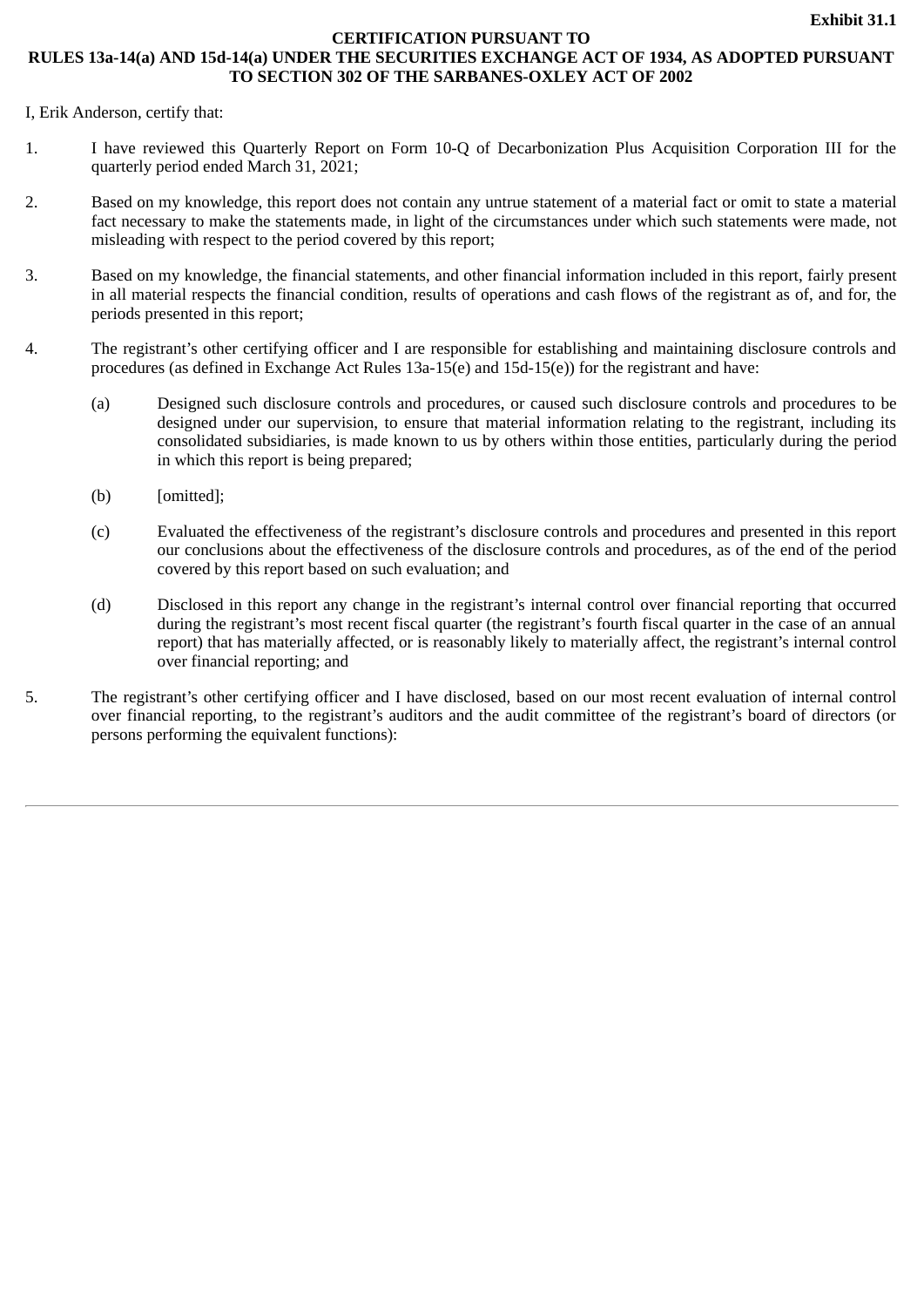- (a) All significant deficiencies and material weaknesses in the design or operation of internal control over financial reporting which are reasonably likely to adversely affect the registrant's ability to record, process, summarize and report financial information; and
- (b) Any fraud, whether or not material, that involves management or other employees who have a significant role in the registrant's internal control over financial reporting.

Date: June 4, 2021

/s/ Erik Anderson

Erik Anderson Chief Executive Officer (Principal Executive Officer)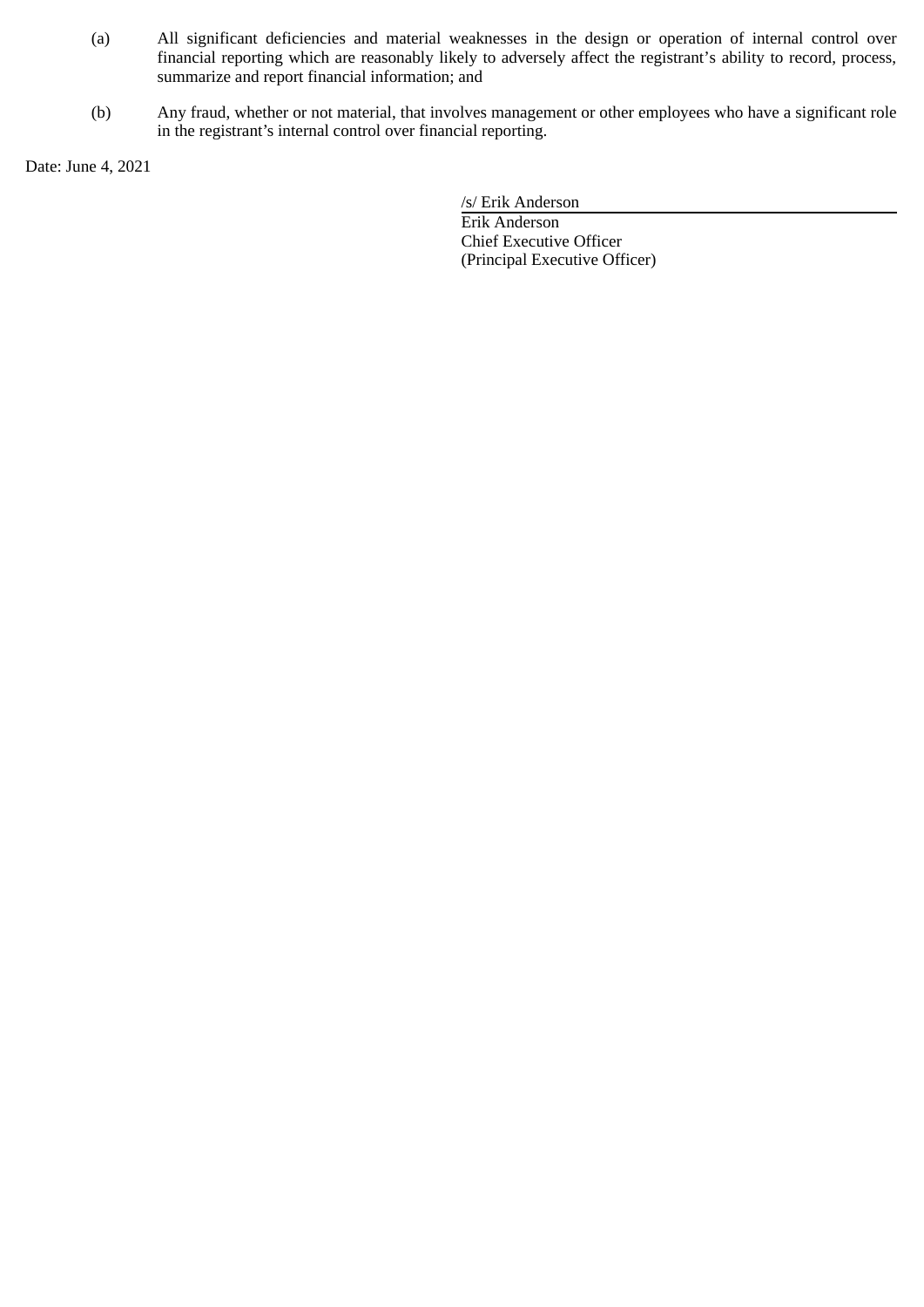# **CERTIFICATION PURSUANT TO**

# **RULES 13a-14(a) AND 15d-14(a) UNDER THE SECURITIES EXCHANGE ACT OF 1934, AS ADOPTED PURSUANT TO SECTION 302 OF THE SARBANES-OXLEY ACT OF 2002**

I, Peter Haskopoulos, certify that:

- 1. I have reviewed this Quarterly Report on Form 10-Q of Decarbonization Plus Acquisition Corporation III for the quarterly period ended March 31, 2021;
- 2. Based on my knowledge, this report does not contain any untrue statement of a material fact or omit to state a material fact necessary to make the statements made, in light of the circumstances under which such statements were made, not misleading with respect to the period covered by this report;
- 3. Based on my knowledge, the financial statements, and other financial information included in this report, fairly present in all material respects the financial condition, results of operations and cash flows of the registrant as of, and for, the periods presented in this report;
- 4. The registrant's other certifying officer and I are responsible for establishing and maintaining disclosure controls and procedures (as defined in Exchange Act Rules 13a-15(e) and 15d-15(e)) for the registrant and have:
	- (a) Designed such disclosure controls and procedures, or caused such disclosure controls and procedures to be designed under our supervision, to ensure that material information relating to the registrant, including its consolidated subsidiaries, is made known to us by others within those entities, particularly during the period in which this report is being prepared;
	- (b) [omitted];
	- (c) Evaluated the effectiveness of the registrant's disclosure controls and procedures and presented in this report our conclusions about the effectiveness of the disclosure controls and procedures, as of the end of the period covered by this report based on such evaluation; and
	- (d) Disclosed in this report any change in the registrant's internal control over financial reporting that occurred during the registrant's most recent fiscal quarter (the registrant's fourth fiscal quarter in the case of an annual report) that has materially affected, or is reasonably likely to materially affect, the registrant's internal control over financial reporting; and
- 5. The registrant's other certifying officer and I have disclosed, based on our most recent evaluation of internal control over financial reporting, to the registrant's auditors and the audit committee of the registrant's board of directors (or persons performing the equivalent functions):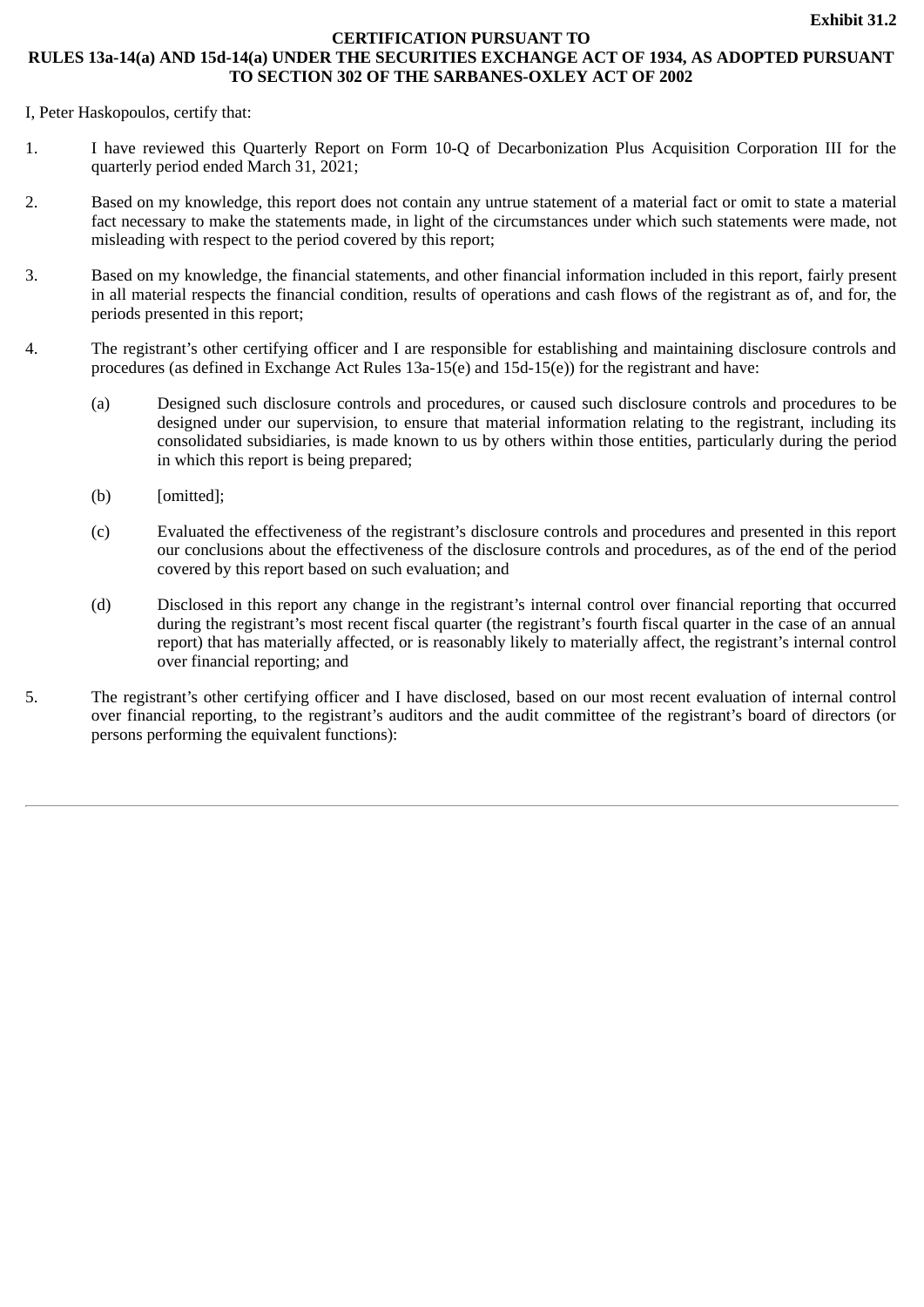- (a) All significant deficiencies and material weaknesses in the design or operation of internal control over financial reporting which are reasonably likely to adversely affect the registrant's ability to record, process, summarize and report financial information; and
- (b) Any fraud, whether or not material, that involves management or other employees who have a significant role in the registrant's internal control over financial reporting.

Date: June 4, 2021

/s/ Peter Haskopoulos

Peter Haskopoulos Chief Financial Officer, Chief Accounting Officer and Secretary (Principal Financial Officer)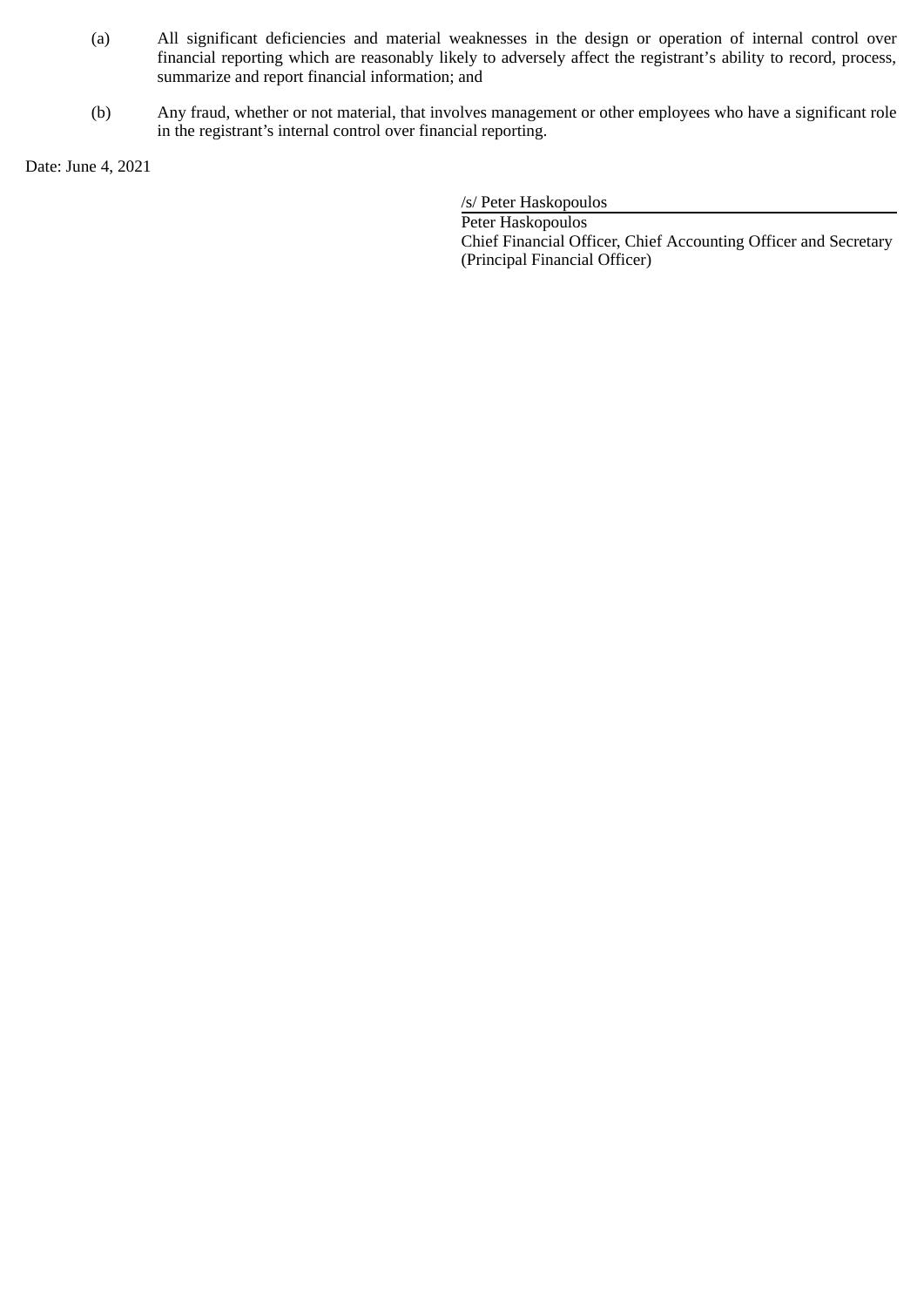# **CERTIFICATION PURSUANT TO 18 U.S.C. 1350 (SECTION 906 OF THE SARBANES-OXLEY ACT OF 2002)**

I, Erik Anderson, Chief Executive Officer of Decarbonization Plus Acquisition Corporation III (the "Company"), certify, pursuant to Section 906 of the Sarbanes-Oxley Act of 2002, 18 U.S.C. Section 1350, that, to my knowledge:

- (1) the Quarterly Report on Form 10-Q of the Company for the period ended March 31, 2021 (the "Report") fully complies with the requirements of Section 13(a) or 15(d) of the Securities Exchange Act of 1934 (15 U.S.C. 78m(a) or 78o(d)); and
- (2) the information contained in the Report fairly presents, in all material respects, the financial condition and results of operations of the Company.

This certificate is being furnished solely for the purposes of 18 U.S.C. Section 1350 and is not being filed as part of the Report or as a separate disclosure document.

Date: June 4, 2021

/s/ Erik Anderson

Erik Anderson Chief Executive Officer (Principal Executive Officer)